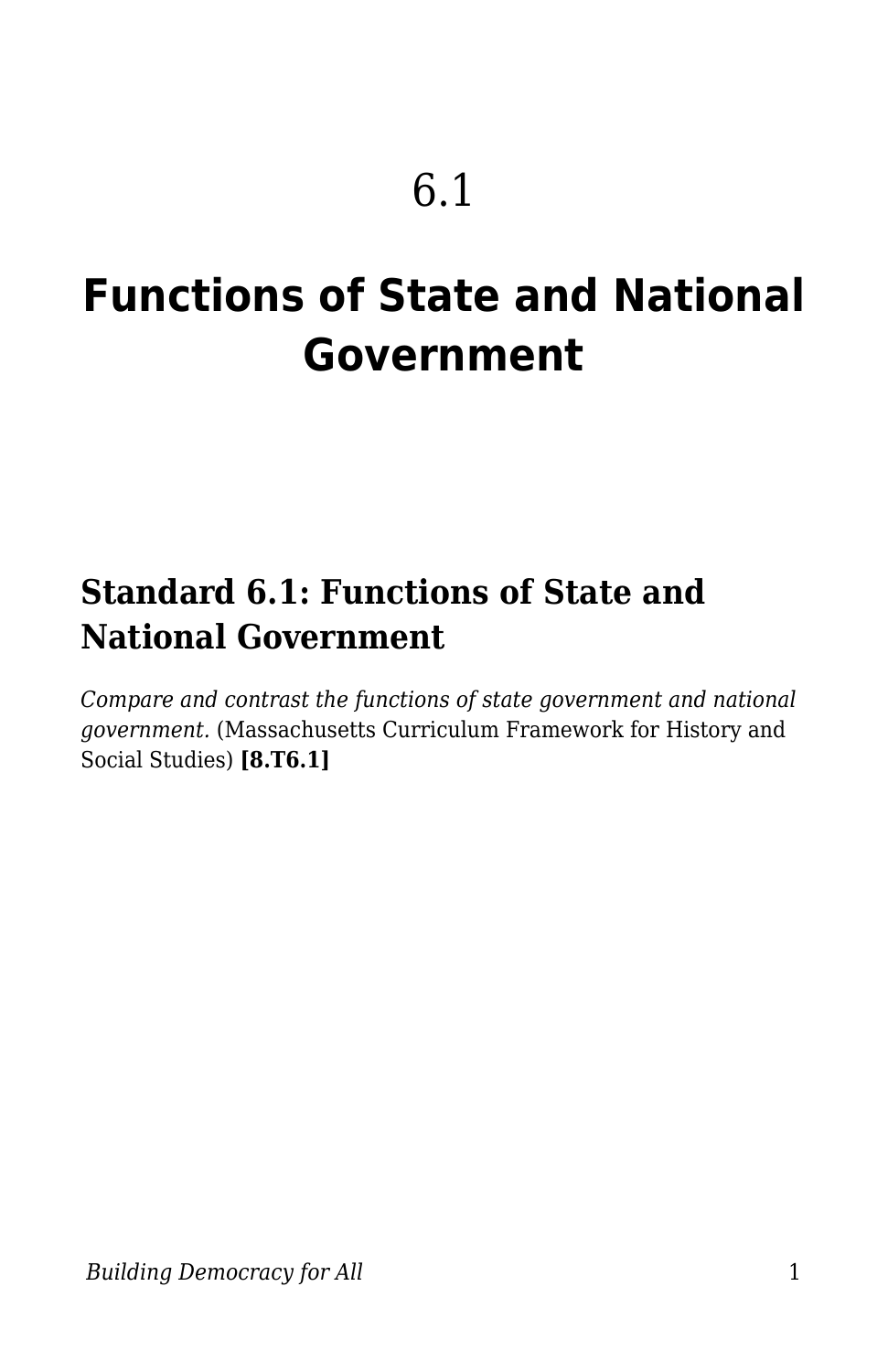

Massachusetts State House in Boston by Torrey Trust, Licensed by [CC BY-SA 3.0](http://creativecommons.org/licenses/by-sa/3.0/)

## **FOCUS QUESTION: What are the Powers and Functions of State and National Government in our Political System?**

**[Federalism](https://www.historyonthenet.com/what-is-federalism)** is a political system in which two or more governments share authority over the same geographical region. In the United States, the state government and federal government share power. The federal government makes policies and implements laws on a national level while state governments do the same for their region of the country. You can learn more about Federalism in the United States political system in [Topic 3 - Standard 1](https://edtechbooks.org/democracy/branchesofgov) in this book.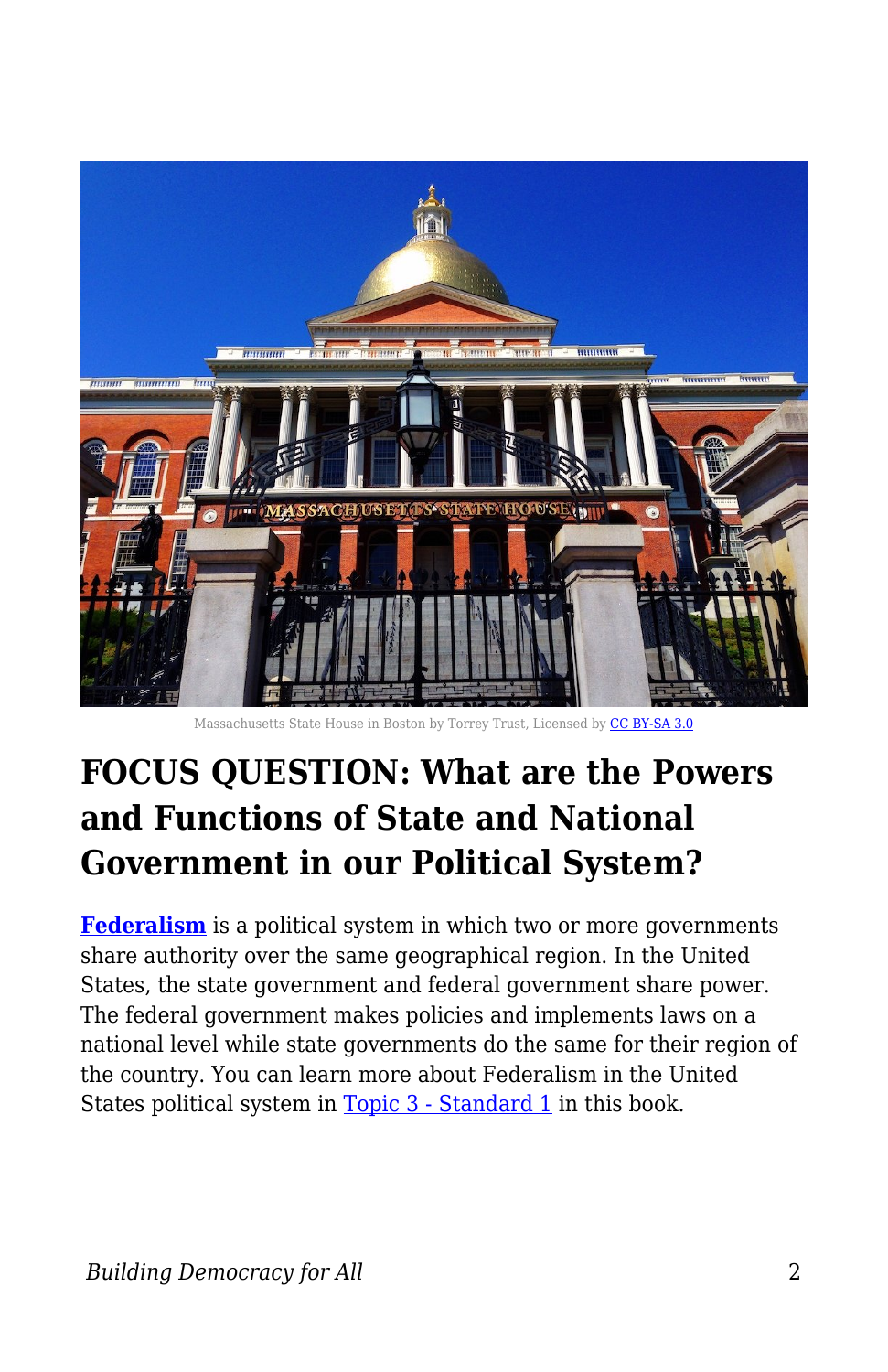### **Modules for this Standard Include:**

- 1. [INVESTIGATE: The Powers of State and National Government](https://edtechbooks.org/democracy/functionsofstate#h2_gKxIG) [and the Tensions Between Them](https://edtechbooks.org/democracy/functionsofstate#h2_gKxIG)
- 2. [UNCOVER: Native American Tribal Governments](https://edtechbooks.org/democracy/functionsofstate#h2_bDhmx) [MEDIA LITERACY CONNECTIONS: Native American](https://edtechbooks.org/democracy/functionsofstate#h3_Wzco) [Mascots and Logos](https://edtechbooks.org/democracy/functionsofstate#h3_Wzco)
- 3. [ENGAGE: Should More States Adopt Part-Time Citizen](https://edtechbooks.org/democracy/functionsofstate#h2_ZWmGS) [Legislatures?](https://edtechbooks.org/democracy/functionsofstate#h2_ZWmGS)

Teacher-Desigend Learning Plan: **Government Power and the Pandemic**

## **1. INVESTIGATE: The Powers of State and National Government and the Tensions Between Them**

The functions of state and national government in the United States are based on the principle of **Separation of Powers**. A **power** is the legal right of the executive, legislative, or judicial branch of a government to take action.

In this country, state and national (or federal) governments have specific and separate powers. The national government can do things that the states cannot and the states can do things that the national government cannot. The list below compares the powers of national and state governments.

- National Government Powers:
	- $\circ$  Make currency.
	- Declare wars.
	- $\circ$  Create military branches.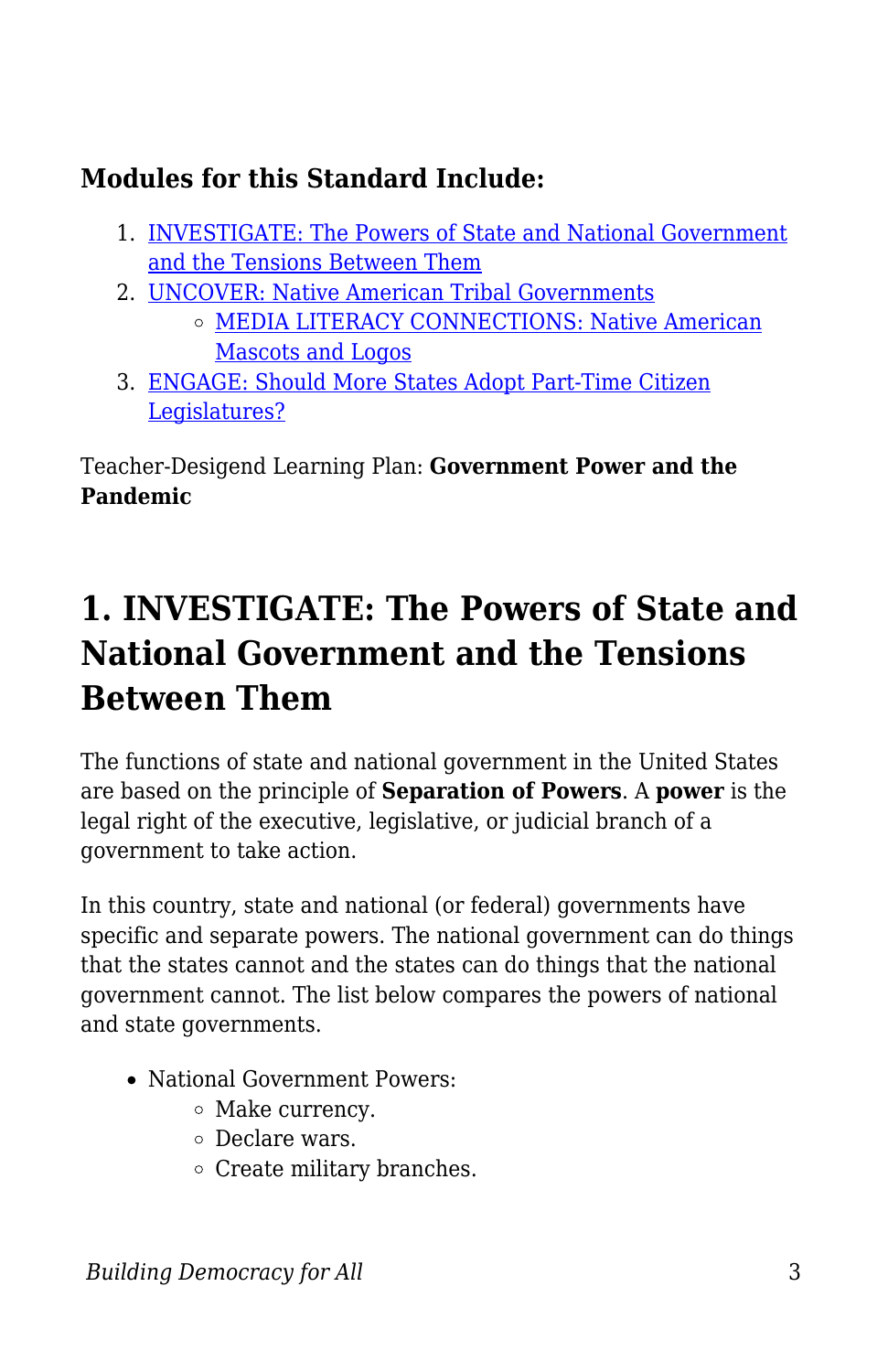- $\circ$  Sign treaties with foreign nations.
- Regulate interstate and international commerce.
- Make post offices and stamps.
- Make laws to support the Constitution.
- State Government Powers:
	- Establish local governments.
	- $\circ$  Issue licenses for marriage, driving, hunting, etc...
	- $\circ$  Regulate commerce within the state.
	- Conduct elections.
	- Ratify amendments.
	- $\circ$  Support the public health of the citizens.
	- $\circ$  Set laws for legal drinking and smoking ages.
	- Create state Constitutions.
	- Any power not specifically given to the national government.

[Link to the table](https://docs.google.com/document/d/1EL_caghkr5KJQFqrx76NmXqcpnyxsMSqAIHsWk1DWEk/edit#heading=h.4gq719qa7623).

However, there are some powers that both governments share concurrently, such as:

- Creating courts
- Starting and collecting taxes
- Building highways
- Borrowing money
- Creating banks
- Spending money to better the people
- Condemning private property with reason

To learn more about the separation of powers, watch the TED-Ed Video: [How Is Power Divided in the U.S. Government?](https://www.youtube.com/watch?v=HuFR5XBYLfU)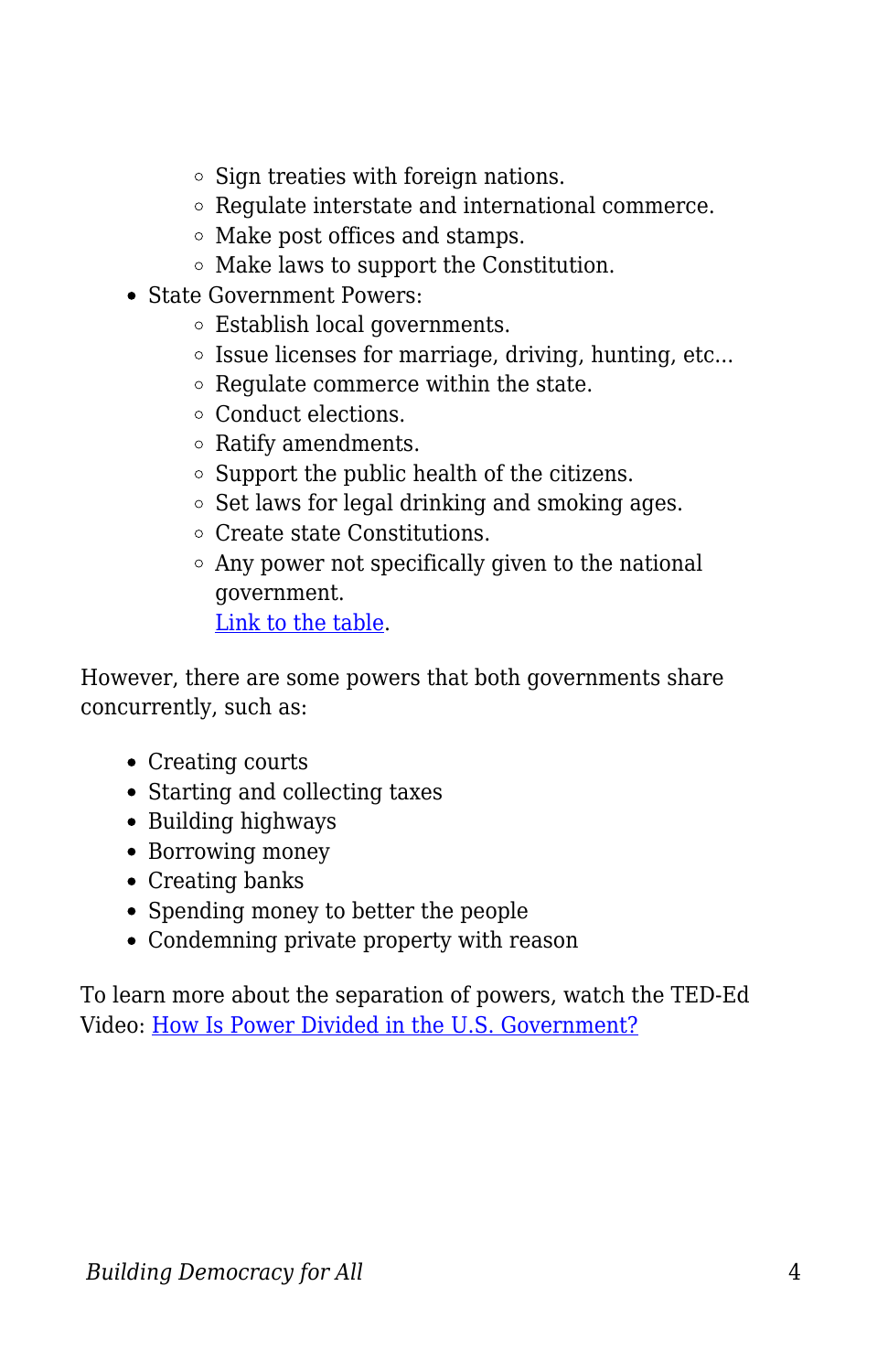

The separation of powers between the state and federal government is not clear cut and leads to tensions and disputes between the different levels of government. The creation of time zones and daylight saving time and current government responses to the COVID-19 pandemic are two revealing historical examples of those tensions. In the first example, the federal government acted, but many states and local communities were reluctant to comply; in the second instance, the state governments acted, but the federal government was, in many instances, not willing to support those decisions.

## **Government Responses to Natural and Human-Caused Disasters**

On August 29, 2021, 16 years to the day after Hurricane Katrina, another enormous storm - **Hurricane Ida** - slammed into New Orleans and southern Louisiana. Ida brought up to 15 inches of rain and knocked out the state's power grid, leaving millions without food, water, medical supplies, or electricity for days and weeks afterwards. But this time the levees protecting the city held, having received a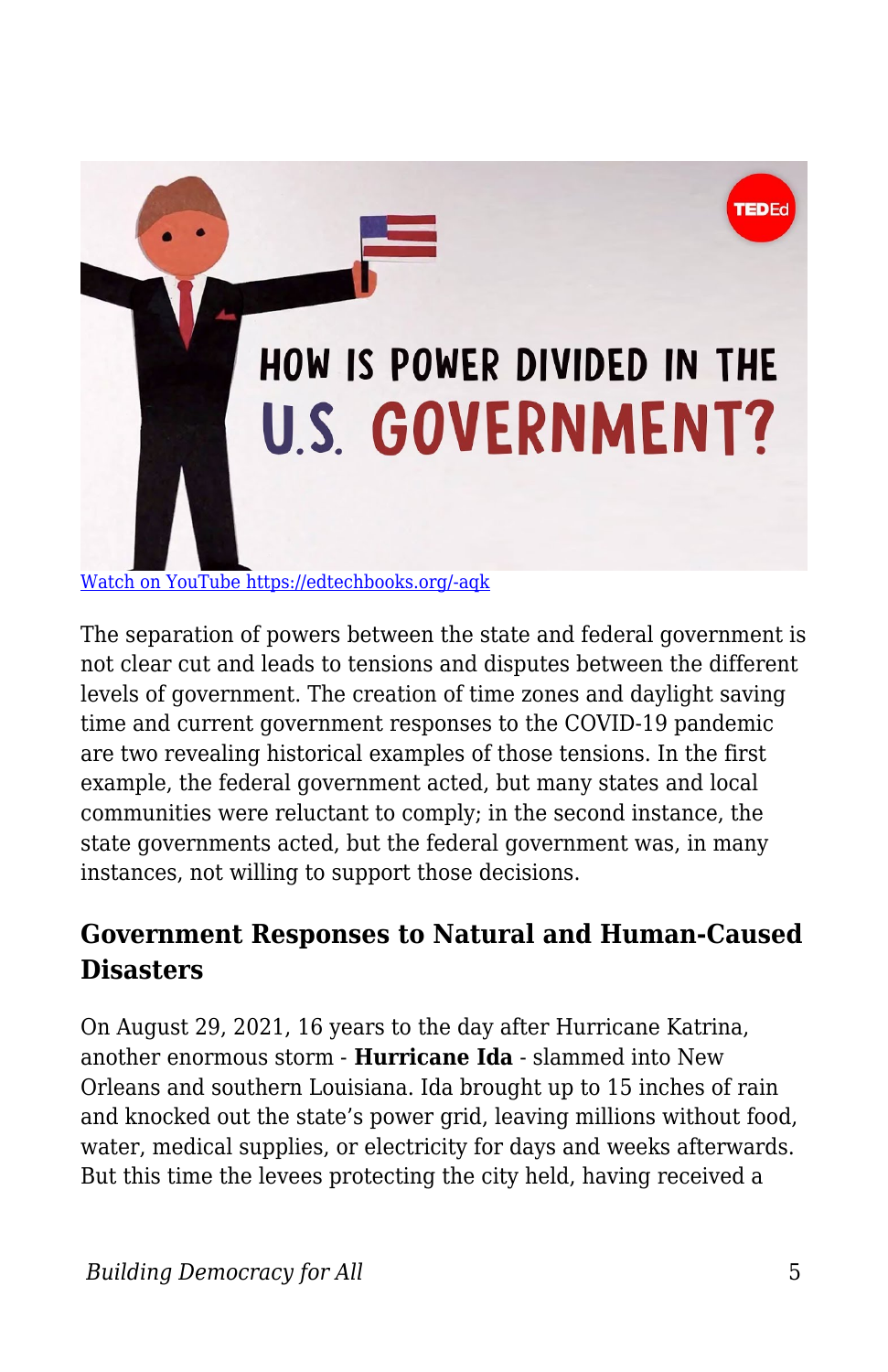\$14.5 billion upgrade of flood walls, floodgates, and pumps in one of the world's largest government-funded public works projects ([NPR,](https://www.npr.org/2021/08/31/1032804634/new-orleans-levees-hurricane-ida-flooding) August 31, 2021).

In advance of the storm, a federal government agency, FEMA (the Federal Emergency Management Agency) had prepared 3.4 million meals, millions of liters of water, more than 35,700 tarps, and roughly 200 generators. They moved ambulances and search and rescue teams into the area and opened shelters. Another government group, the Army Corps of Engineers, mobilized personnel to remove debris and to provide temporary roofing and housing (Heather Cox Richardson, Letters from an American, August 30, 2021)**.** Other areas were not so fortunate as wind and flooding destroyed basic infrastructure, leaving thousands without food, water, or power.

That same summer, in the western United States, federal and state government agencies including FEMA and the California Department of Forestry and Fire Protection were engaged in trying to contain the huge 300 square mile Caldor **wildfire** that caused evacuations of residents and tourists from the Lake Tahoe area. Firefighting crews were using snow-making machines to try to moisten the ground to slow the spread of the flames. California officials have stated that 95% of wildfires in the state are caused by human activity.

As these events illustrate, state and local governments now play an increasing role in preparing for and responding to natural and humancaused disasters in this time of climate change with its accompanying severe weather and extreme events.

**Natural disasters** include extreme heat, wildfires, hurricanes, ice storms, floods, tornados, mud slides, and any other events that "have the potential to pose a significant threat to human health and safety, property, critical infrastructure, and homeland security" [\(Department](https://www.dhs.gov/natural-disasters) [of Homeland Security,](https://www.dhs.gov/natural-disasters) May 2021, para. 1).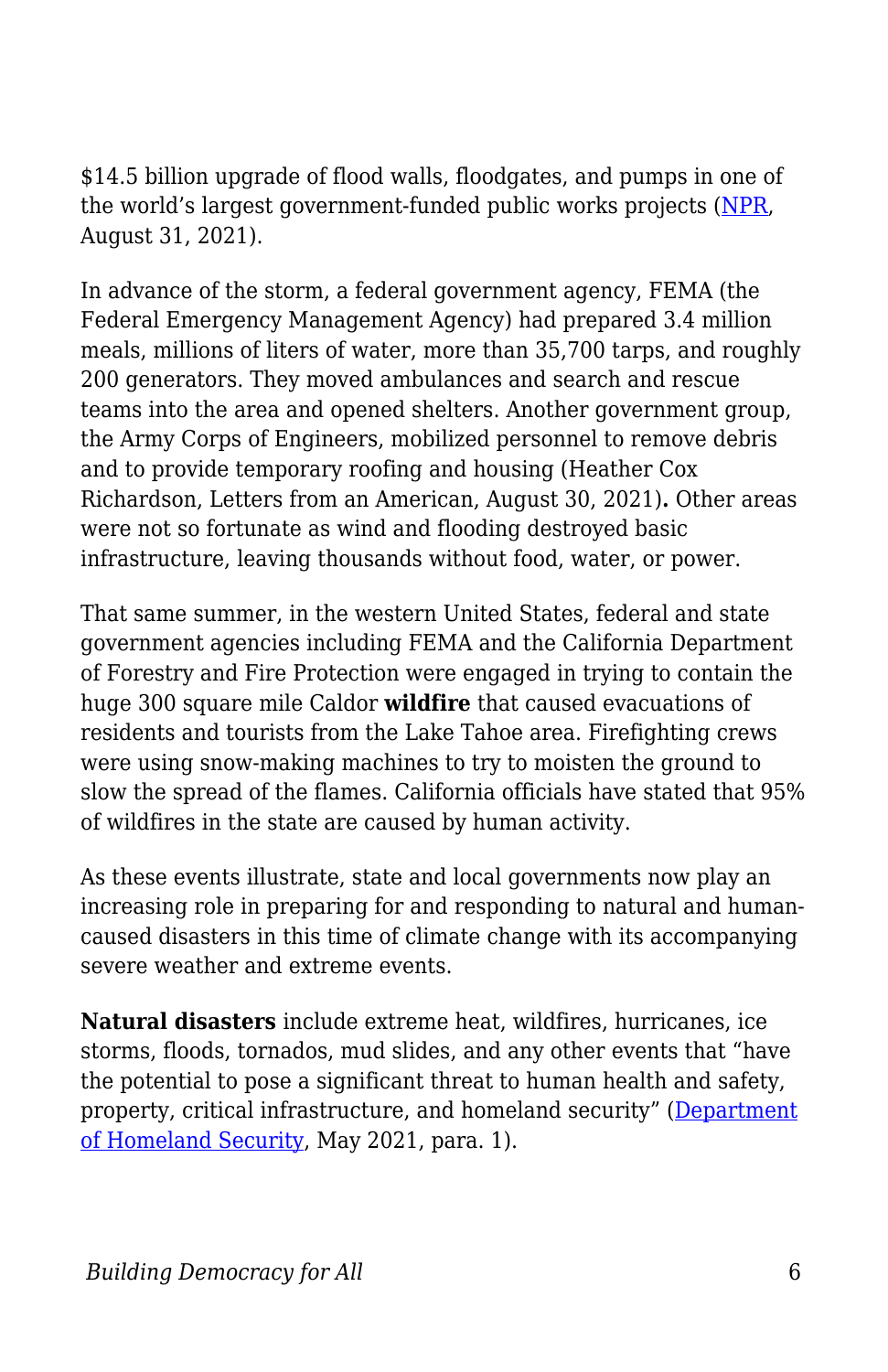

[Amazing Natural Disasters](https://commons.wikimedia.org/wiki/File:Amazing-natural-disasters.jpg) by ULKIT is licensed under CC BY SA 4.0

A **human-caused disaster** is a situation that has an "element of human intent, negligence, or error involving a failure of a man-made system" ([Central Washington University](https://www.cwu.edu/public-safety/human-caused-disasters), n.d., para. 1). Power grid failures in Texas, a huge apartment building collapse in Florida, cyber-attacks on computer systems, and oil spills all include human failures resulting in devastating impacts on the natural environment.

Any disaster has the potential to generate what the [U.S. Chamber of](https://www.uschamberfoundation.org/sites/default/files/publication/ccc/A%20Critical%20Role%20-%20Ten%20Policies%20Needed%20for%20Community%20Disaster%20Recovery.pdf) [Commerce](https://www.uschamberfoundation.org/sites/default/files/publication/ccc/A%20Critical%20Role%20-%20Ten%20Policies%20Needed%20for%20Community%20Disaster%20Recovery.pdf) has called "cascading consequences" (n.d., p. 2) where the immediate event impacts people, organizations, and the economy through unemployment, business failures, disruptions of the food supply chain, and rising social problems in already struggling communities.

In the event of a disaster, local governments are the first responders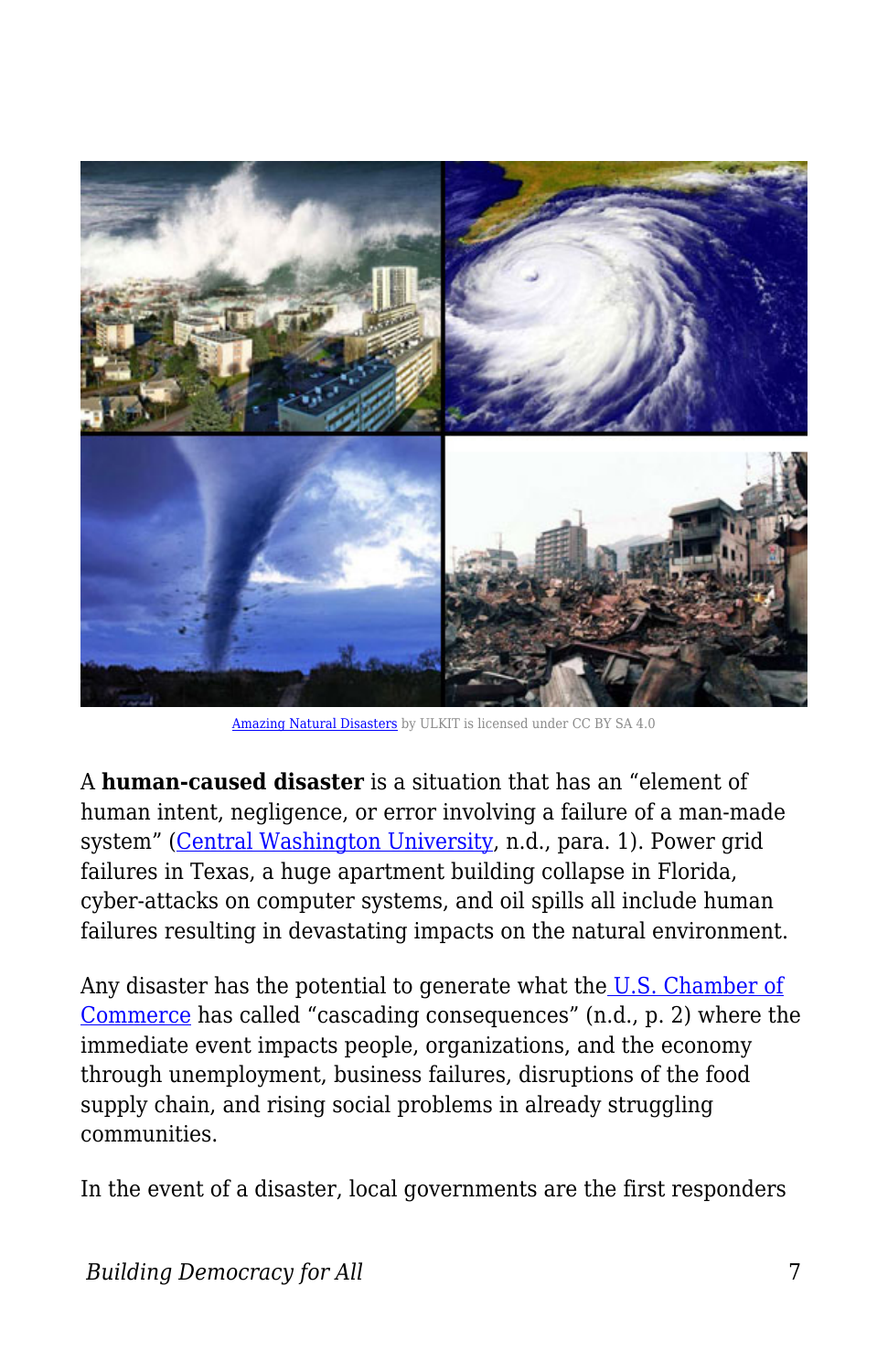and if they are overwhelmed by the situation, state governments are next to respond. When a state government is overwhelmed, it turns to the federal government for aid and assistance.

Historically, many of the worst disasters are due to a mix of natural and human causes, resulting in a combination of environmental and societal impacts. In the 1930s, overfarming combined with severe drought on the American Great Plains resulted in the Dust Bowl, leaving some 500,000 people homeless while 2.5 million moved elsewhere, powerfully described in the novel [The Grapes of Wrath](http://resourcesforenglishteachers.pbworks.com/w/page/126246863/The%20Grapes%20of%20Wrath%20by%20John%20Steinbeck). More recently, Hurricane Katrina's 2005 devastation of New Orleans (depicted in Jewel Parker Rhodes young adult novel, [Ninth Ward\)](http://resourcesforenglishteachers.pbworks.com/w/page/126265601/Ninth%20Ward%20by%20Jewell%20Parker%20Rhodes), the 2010 Deepwater Horizon Oil Spill off the coast of Louisiana, and the Flint (Michigan) Water Crisis that began in 2014 showed that governments are ill-prepared to deal with disasters.

Political scientists have noted that unlike in the past when people tended to ban together in a time of need, disasters today reflect the partisan polarization and division of American politics. Conservative politicians have resisted using government resources, telling people to be self-reliant in a time of crisis while avoiding involvement from state or federal agencies seeking to provide aid.

What potential disasters are facing communities where you live? How well do you think your community is prepared to handle a disaster as opposed to neighboring communities? What changes in the natural world have you observed that require more planning and preparation in the case of extreme events? What recommendations would you make to state and local governments to address potential disasters?

### **Time Zones and Daylight Saving Time**

For the first half of United States history, time was measured locally by the position of the sun in the sky. Clocks in one town were not the same as in other towns ([A Walk Through Time: The Evolution of Time](https://www.nist.gov/pml/time-and-frequency-division/popular-links/walk-through-time)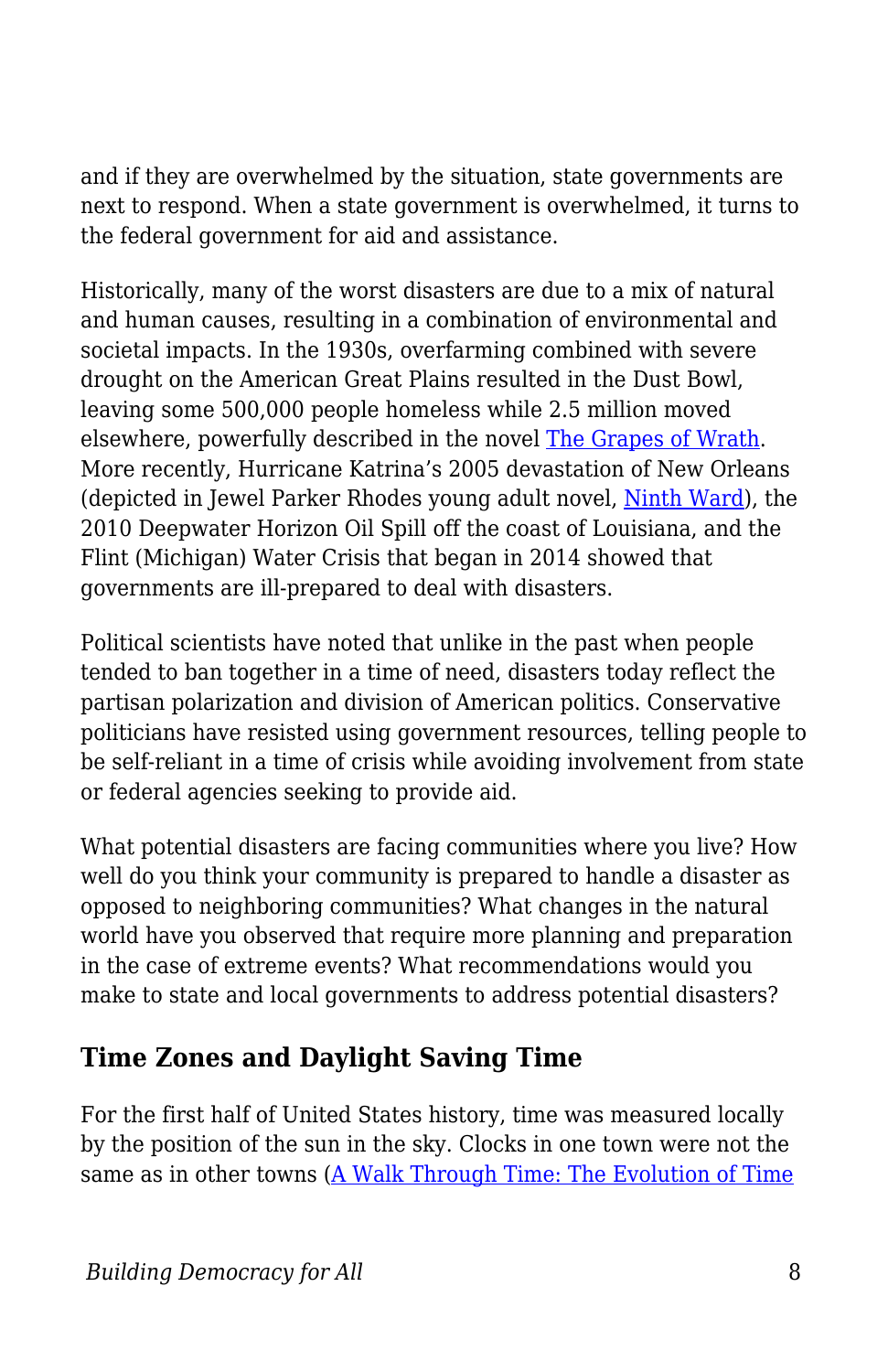

#### [Measurement Through the Ages\)](https://www.nist.gov/pml/time-and-frequency-division/popular-links/walk-through-time).

United States Time Zones Credit: [United States Department of the Interior/Public Domain](https://commons.wikimedia.org/w/index.php?sort=relevance&search=time+zones+united+states&title=Special:Search&profile=advanced&fulltext=1&advancedSearch-current=%7B%7D&ns0=1&ns6=1&ns12=1&ns14=1&ns100=1&ns106=1#/media/File:National-atlas-us-time-zones.png)

The rise of the railroads forced a change in how time was measured and communicated. Trains needed to run on fixed schedules so engineers would know where other trains were on the same tracks. At 12 noon on [November 18, 1883](http://historymatters.gmu.edu/d/5748/) (the Day of Two Noons), major railroads in the U.S. and Canada began operating based on agreed upon time zones that established a standard time across the country, varying by one hour per time zone from coast to coast. Interestingly, time zones did not become a federal law until the passage of the [Standard Time Act of 1918](https://www.loc.gov/law/help/statutes-at-large/65th-congress/session-2/c65s2ch24.pdf). With that legislation, the regulation of time zones became a function (or power) of the federal government and not a matter of state or local control.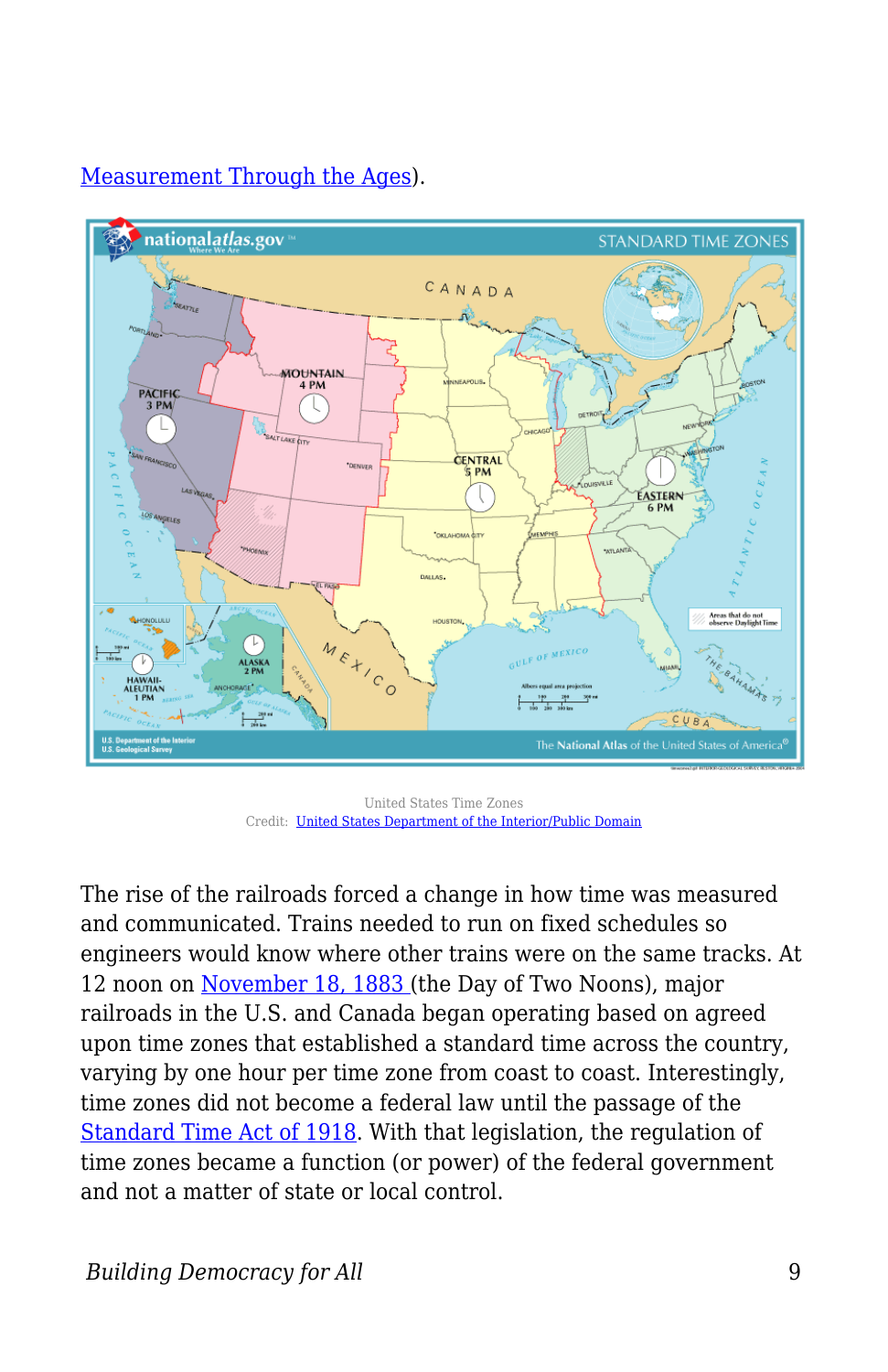With time zones came the concept of **Daylight Saving Time** which was instituted and repealed more than once between 1918 and 1966. There was federally-mandated daylight saving time for 7 months in 1918 and 1919 and again during World War II. There was no federal law about time between 1945 and 1966.

The [Uniform Time Act of 1966](https://www.byrdcenter.org/byrd-center-blog/the-uniform-time-act-of-1966) created daylight saving time across the nation, **except for the states of Arizona and Hawaii that did not adopt it**. The Navajo nation whose tribal lands fall within Arizona's borders did adopt daylight saving time. In 2020, 32 states are now considering moving to permanent Daylight Saving Time ([track state](https://www.ncsl.org/research/transportation/daylight-savings-time-state-legislation.aspx#/) [daylight saving time legislation here\)](https://www.ncsl.org/research/transportation/daylight-savings-time-state-legislation.aspx#/). One historian has connected the push for more daylight saving time to corporate desires to sell products that Americans can use during the extra hours of afternoon daylight ([Downing, 2006\)](https://www.amazon.com/Spring-Forward-Annual-Madness-Daylight/dp/1593761066).

Time zones and Daylight Saving Time are just one of many areas where the powers of federal and state governments may overlap and potentially conflict. Currently there are state and federal disputes over responses to the COVID-19 pandemic, health care (the Affordable Care Act or Obamacare), education (the Common Core), environmental regulations including air pollution standards, immigration policies and sanctuary laws, selling of federal lands, and coastal state rights to submerged lands and their natural resources, to name just a few. Each can be studied as examples of the evolving relationship between federal and state governments.

For more, read [Who Really Benefits from Daylight Saving?](https://www.wnycstudios.org/podcasts/takeaway/segments/who-really-benefits-daylight-savings) New York Public Radio.

### **Teacher-Designed Learning Plan: Government Power and the Pandemic**

**[Government Power and the Pandemic](https://docs.google.com/document/d/1zgDR5S0uKjY13hoGDdKMzWi2wATJ5XfM7O1cbbvG7Qs/edit?usp=sharing)** is a learning plan developed by Amy Cyr, a middle school social studies teacher in the Hampshire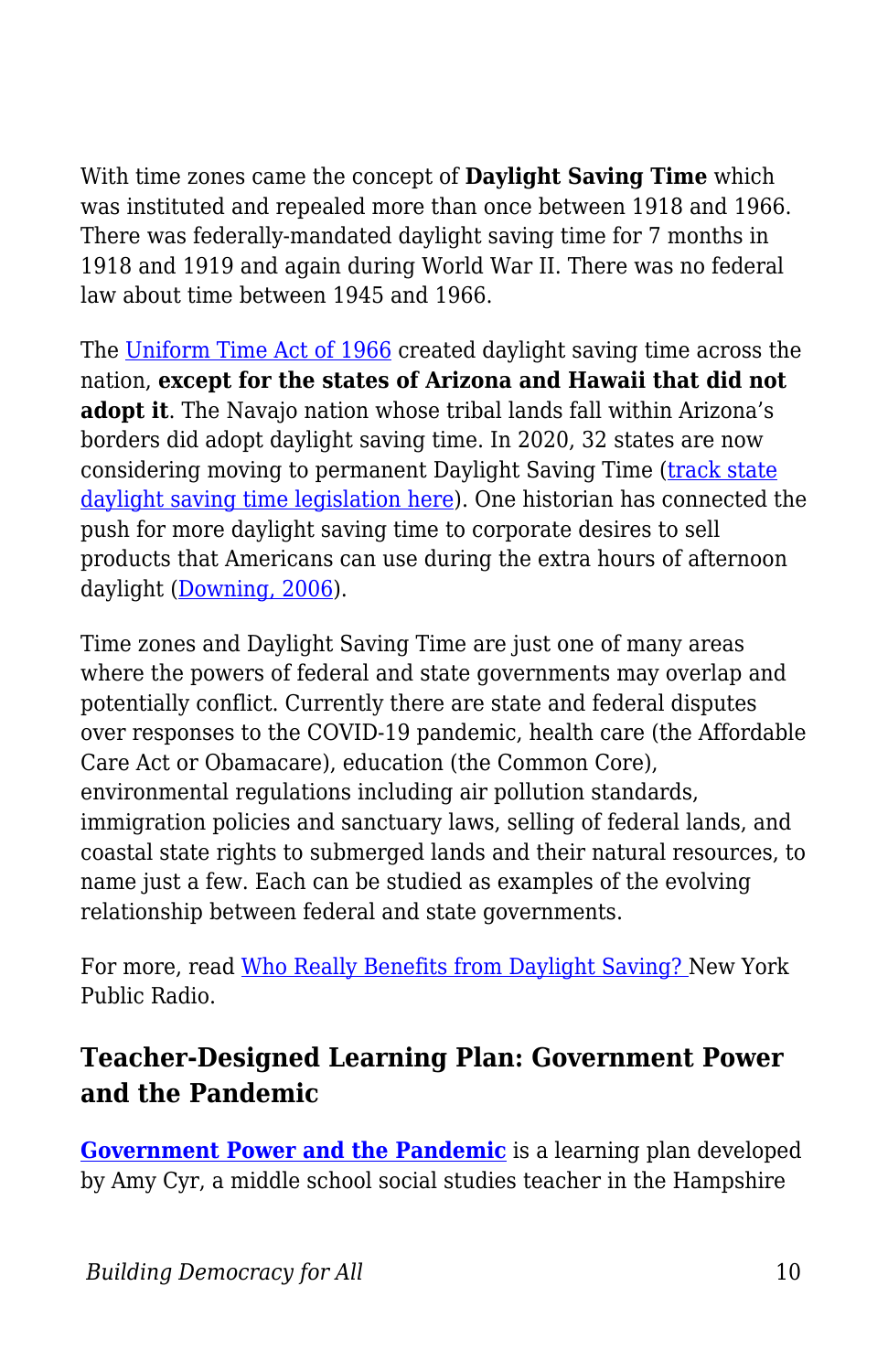Regional School District, Westhampton Massachusetts. It addresses a Massachusetts Grade 8 curriculum standard as well as Advanced Placement (AP) Government and Politics unit.

This activity can be adapted and used for in-person, fully online, and blended learning formats.

- Massachusetts Grade 8
	- $\circ$  Topic 6.1: Compare and contrast the functions of state and national government
- Advanced Placement: United States Government and Politics
	- Unit 1.7: Relationship between States and the Federal Government

### **Introduction to the Activity**

In spring and summer 2020, as the coronavirus pandemic raged in the United States, serious disagreements arose between local, state, and federal government leaders about how to respond to the crisis.

Use the [interactive chart](https://docs.google.com/document/d/1zgDR5S0uKjY13hoGDdKMzWi2wATJ5XfM7O1cbbvG7Qs/edit?usp=sharing) to assess who has - and who should have the power to act in a pandemic. Read each scenario, record your initial reactions, and then research and record your final answer in the right hand column of the matrix.

### **[Link to Table 6.1.2 Government Power and the Pandemic](https://docs.google.com/document/d/1EL_caghkr5KJQFqrx76NmXqcpnyxsMSqAIHsWk1DWEk/edit#heading=h.se5zffkdejh5) [Matrix](https://docs.google.com/document/d/1EL_caghkr5KJQFqrx76NmXqcpnyxsMSqAIHsWk1DWEk/edit#heading=h.se5zffkdejh5)**

#### **Scenario**

As the first wave of coronavirus cases spiked in March 2020, governors and members of Congress urged the President to invoke the Defense Production Act of 1950 (DPA) to require private companies to prioritize government orders for N95 respirator masks, ventilators, and protective equipment. The Presidency initially resisted, then issued limited DPA orders. Who has the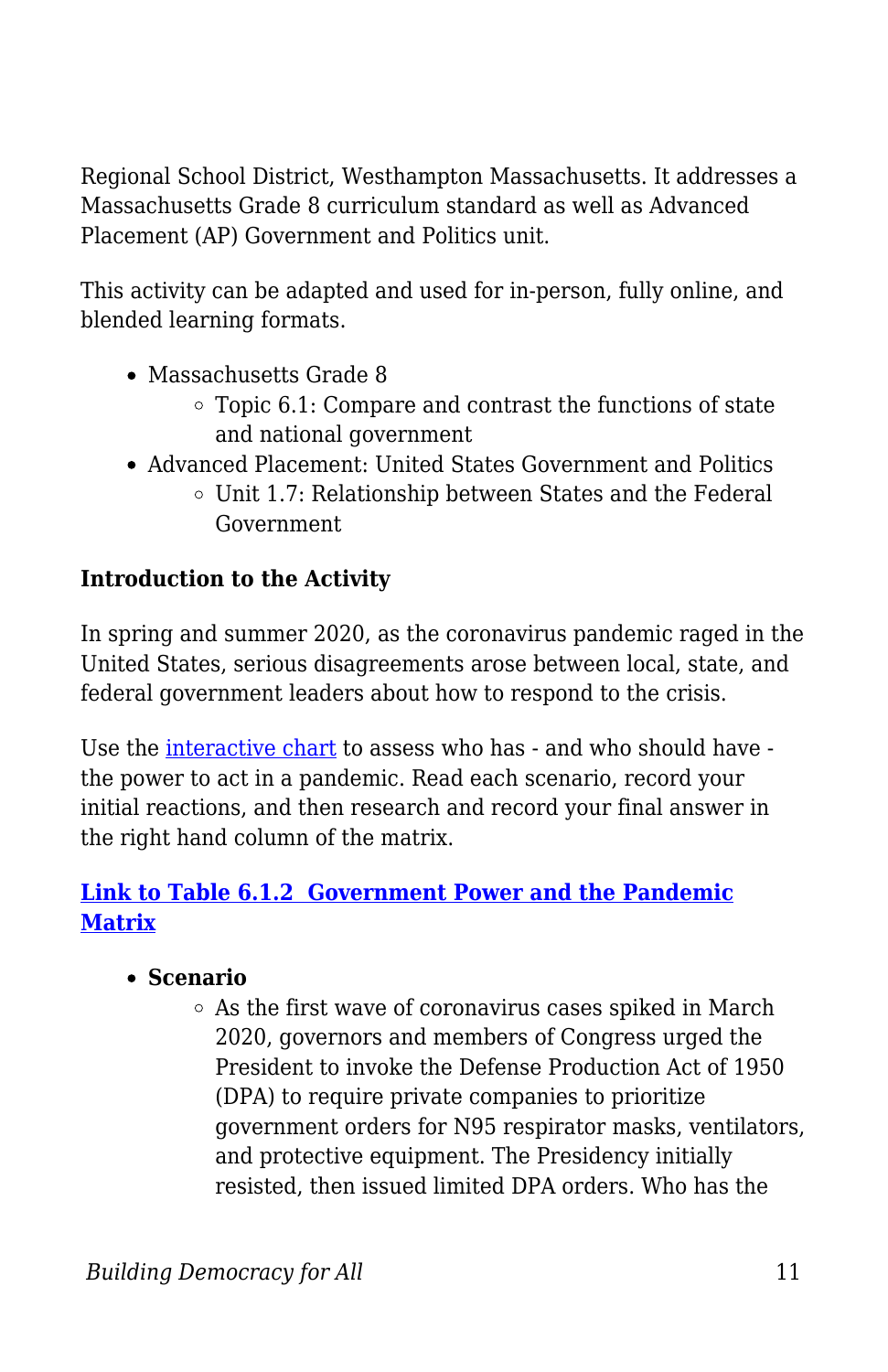power?

- As the COVID-19 pandemic worsened, state governors around the country issued "shelter-in-place" or "stay-athome" orders. The President refused to issue a national order, citing constitutional problems with a federally mandated lockdown. The President further claimed he alone had the power to reopen states. Who has the power?
- On April 11th, 2020 New York City Mayor Bill De Blasio said that all NYC schools would be closed for the remainder of the 2019-2020 school year. However, New York Governor Andrew Cuomo said that the decision was his. Who has the power?
- Places of worship were amongst the many establishments closed by governors across the country as the pandemic struck. On Friday, May 22, 20202, President Trump asked that places of worship be opened to the public. Who has the power?
- On Tuesday, May 26th, 2020, President Trump tweeted that mail-in ballots would be fraudulent. That same afternoon, Twitter added a warning message that read, "Get the facts about mail-in ballots." Does Twitter have this power?

#### **Questions for each scenario**

- Who has the power? What do you think?
- Record Evidence. Write down what you learn from your research.
- Final Answer? Who has and who should have the power?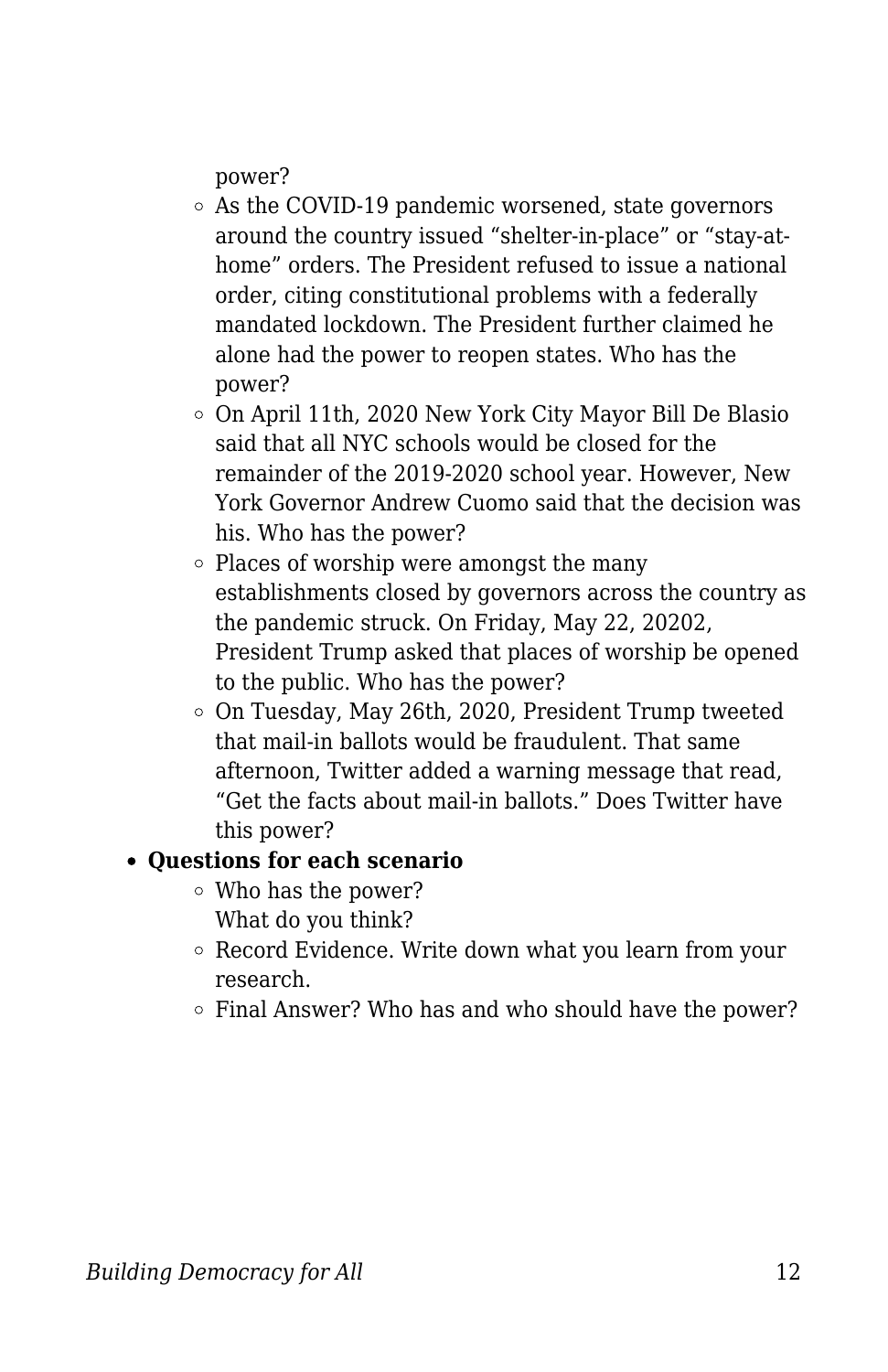### **Suggested Learning Activities**

- **Create a Visual Representation of Different Powers of the State and National Government**
	- $\circ$  Choose any digital tool to design a visual representation (e.g., mindmaps, slideshows, memes, infographics, stop motion animation videos).
- **Debate** (in class or on [Flipgrid\)](http://www.flipgrid.com)
	- $\circ$  If the powers shared by the state and national government (e.g., building highways, borrowing money) had to be separated between the two institutions, which powers should go to the state government and which ones should go to the national government?
- **Develop a Public Policy Proposal**
	- $\circ$  Make the case for and against permanent Daylight Saving Time and share your proposal on a school or class website or social media platform.

### **Online Resources for the Powers of State and National Government**

- [How the Constitution's Federalist Framework Is Being Tested](https://www.brookings.edu/blog/fixgov/2020/06/08/how-the-constitutions-federalist-framework-is-being-tested-by-covid-19/?utm_campaign=brookings-comm&utm_medium=email&utm_content=89883194&utm_source=hs_email) [by COVID-19,](https://www.brookings.edu/blog/fixgov/2020/06/08/how-the-constitutions-federalist-framework-is-being-tested-by-covid-19/?utm_campaign=brookings-comm&utm_medium=email&utm_content=89883194&utm_source=hs_email) *Brookings* (June 8, 2020)
- Learning Plans:
	- o [Federalism and Lawmaking: Claim Your Powers State vs.](https://teachingcivics.org/lesson/federalism-and-lawmaking-claim-your-powers-state-v-federal-government/) [Federal Government](https://teachingcivics.org/lesson/federalism-and-lawmaking-claim-your-powers-state-v-federal-government/)
	- o [Separation of Powers: What's for Lunch?](https://usgovunit5.weebly.com/lesson-9-separation-of-powers-whats-for-lunch.html)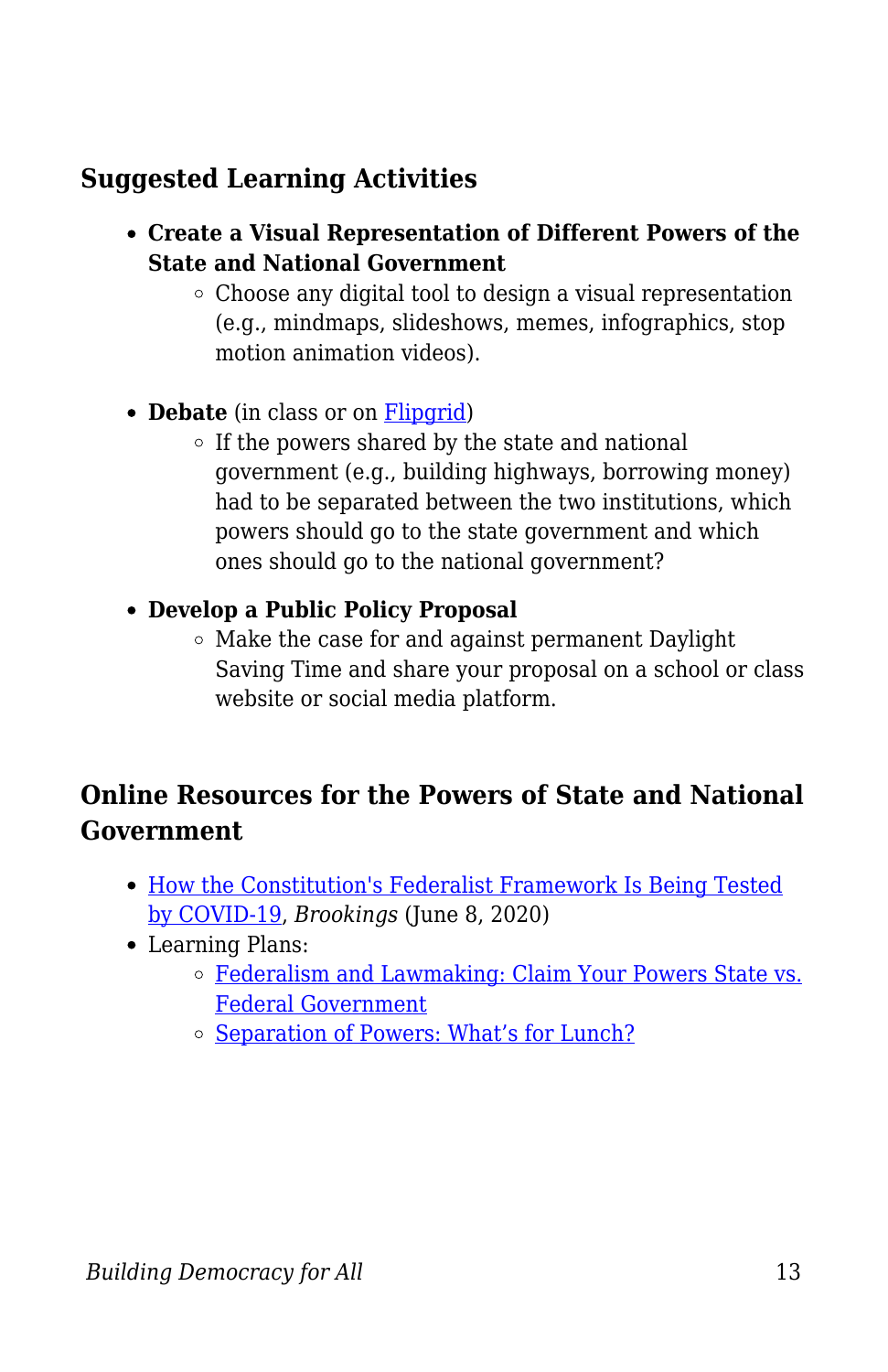## **2. UNCOVER: Native American Tribal Governments**

There are 573 federally recognized [Indian Tribal Nations](http://www.ncsl.org/research/state-tribal-institute/list-of-federal-and-state-recognized-tribes.aspx) in the United States today—229 are located in Alaska; the rest are in 35 other states. Taken as a whole, the land of American Indian nations would be the country's fourth largest state.



[Otoe Tribal Seal](https://upload.wikimedia.org/wikipedia/commons/2/24/Otoe_Tribal_Seal.jpg), by Nathan Soliz, licenced under [CC BY-SA 2.0](https://creativecommons.org/licenses/by-sa/2.0/deed.en)

Each tribal nation is recognized as a **sovereign (meaning selfgoverning)** entity by the United States Constitution, Article 1/Section 8:

"The Congress shall have the power to . . . regulate commerce with foreign nations, and among the several states, and with the Indian tribes."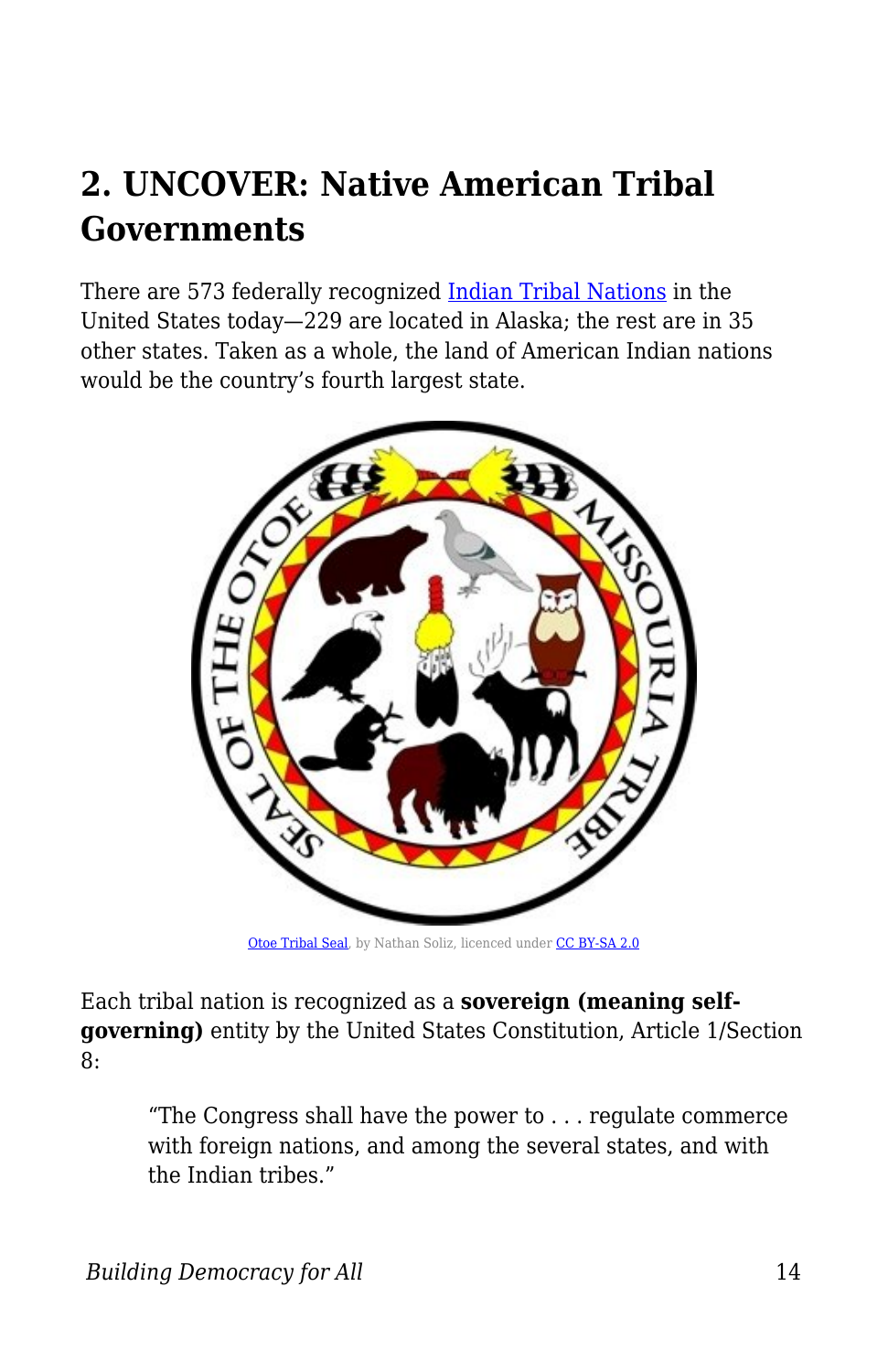The Supreme Court reaffirmed that principle in its decision in *[Worcester v. Georgia](https://www.nlm.nih.gov/nativevoices/timeline/283.html)* (1832) when it declared "Indian Nations had always been considered as distinct, independent political communities, retaining their original natural rights, as the undisputed possessors of the soil … The very term 'nation,' so generally applied to them, means 'a people distinct from others.'"

**Each tribal nation has its own government** with the power to pass laws, operate police departments and courts, provide education and other social services, and build roads, bridges, and other public facilities [\(Tribal Nations and the United States: An Introduction,](http://www.ncai.org/about-tribes) National Congress of American Indians, 2019).

#### **Sequoyah, the Native American State That Almost Existed**

**[Sequoyah, the U.S. State That Almost Existed](https://www.nationalgeographic.com/history/reference/united-states-history/sequoyah-american-state-almost-existed/?cmpid=org=ngp::mc=crm-email::src=ngp::cmp=editorial::add=SpecialEdition_Escape_20200902&rid=01A7816C3CDDEB93BB02EF4DFEF8F80B)** is a fascinating hidden history/untold story of Native-American governed communities. In 1905, American Indian leaders held the [Sequoyah](https://www.okhistory.org/publications/enc/entry.php?entry=SE021) [Statehood Convention](https://www.okhistory.org/publications/enc/entry.php?entry=SE021) in which they proposed that lands that are now part of central and eastern Oklahoma become a native-governed U.S. state. The territory had a large population of native people whose ancestors had been dislocated from their homelands in the southeastern United States between 1830 and 1850 by the Indian Removal Act, an event known as the Trail of Tears.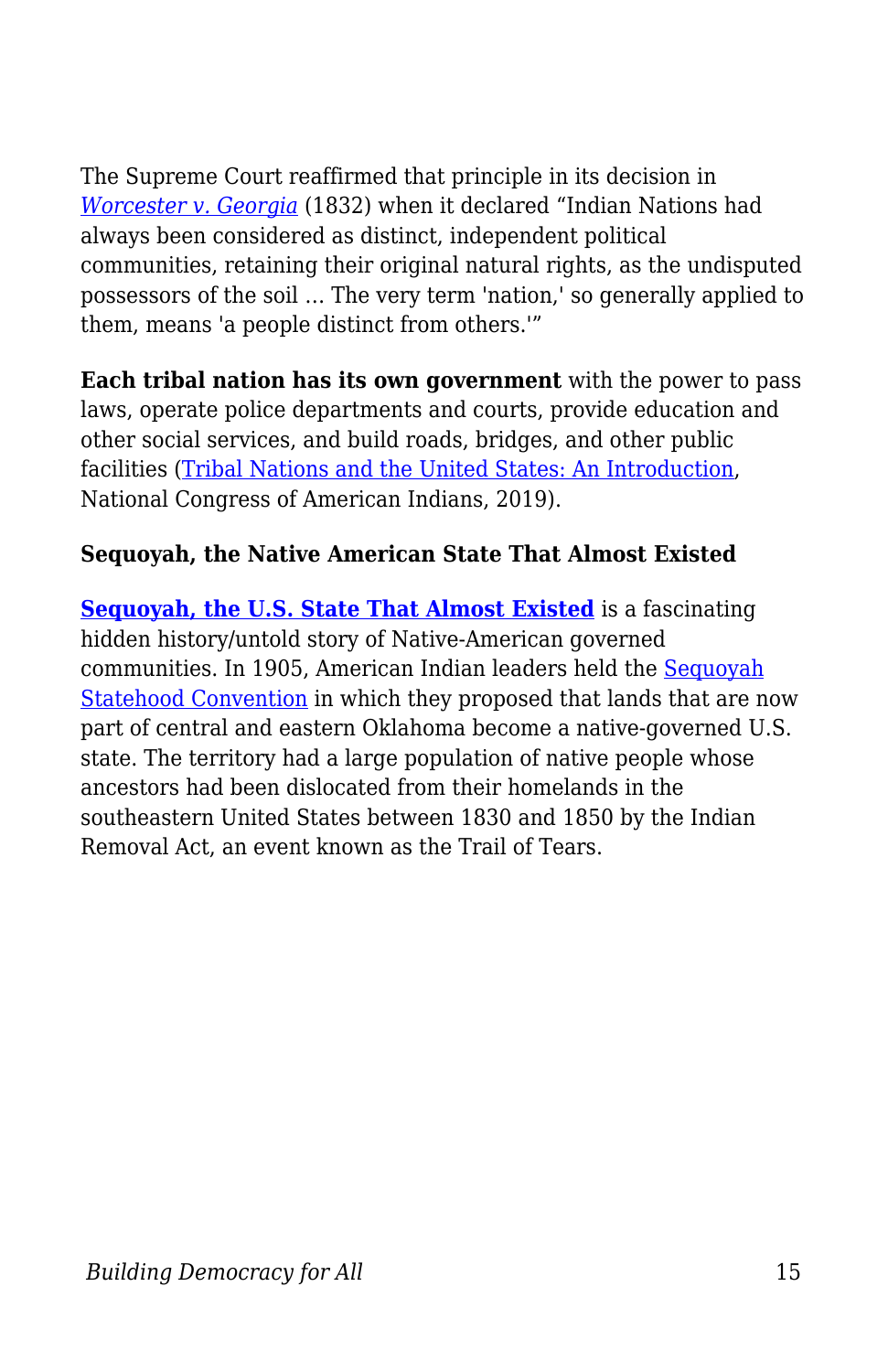

[Sequoyah map](https://commons.wikimedia.org/wiki/File:Sequoyah_map.jpg) by D.W. Bolich | Public Domain

The Sequoyah Convention drafted a [Constitution with a Bill of Rights](http://sites.rootsweb.com/~oktttp/IT/sequoyah/Constitution.htm) and proposed the structure of a native state government, but the proposal was never voted on by Congress. Instead, Oklahoma which had been formerly opened to White settlement in 1889, became the 46th state in 1907. Today 13.5% of the state's population is American Indian and Alaska Native, the second highest of any state in the nation. In 2020, the United States Supreme Court declared that much of eastern Oklahoma is an Indian reservation (*[McGirt v. Oklahoma](https://www.oyez.org/cases/2019/18-9526)*).

Learn more at [Remembering the State That Never Was](https://humanities.utulsa.edu/remembering-the-state-that-never-was/), from Oklahoma Center for the Humanities (August 31, 2018).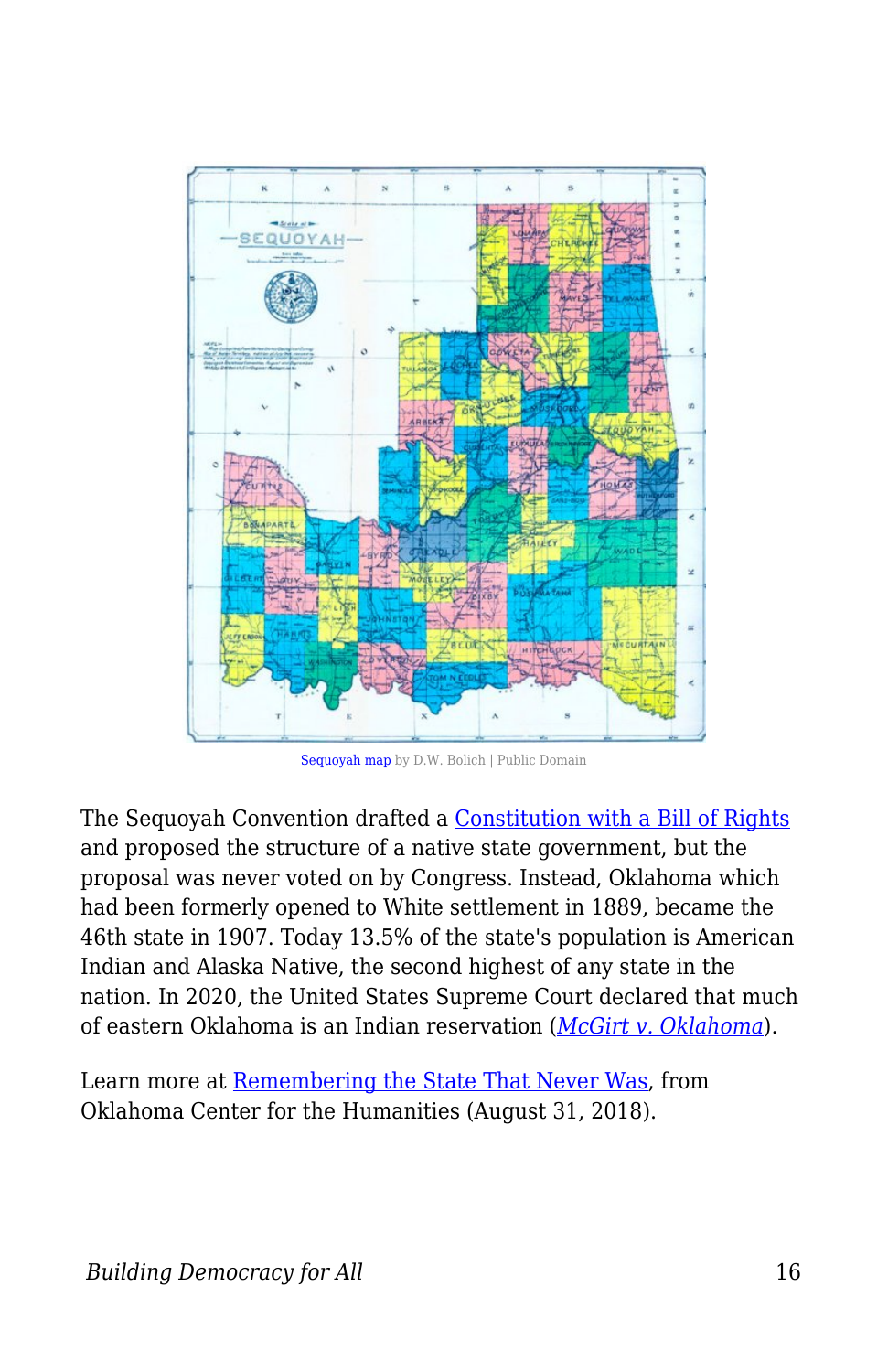#### **Marijuana Businesses and Native Communities**

The cultivation and sale of marijuana products offers a fascinating case study of how tribal (and state) governments use their powers independent of the federal government. While marijuana is considered illegal at the federal level, in 2021 it is legal for adult recreational use in 18 states while 30 states allow medical use (*The New York Times*, September 26, 2021, p. 28).

As sovereign nations, native tribes have control over the cultivation, production, and marketing of hemp on reservation lands. Tribes in multiple states including Nevada, Washington, Michigan, and New York have opened marijuana businesses, including growing hemp and selling products through shops and dispensaries. These developments followed from a [Resolution SD-15-047](https://www.ncai.org/attachments/Resolution_exFmbjTpJKdWwCXpuSVMzbjUuBlOEwOWOVOPMEXLsxrysHoumey_SD-15-047.pdf) passed at the 2014 convention of the National Congress of American Indians (NCAI), which stated in part that "tribes have the right, under their treaties and sovereignty, to develop programs that include marijuana as an economic base for their people."

### **Media Literacy Connections: Native American Mascots and Logos**

In 1933, the Washington Braves NFL football team changed their name to the Washington Redskins. In 2020, facing increasing public pressure over its **racially-themed mascot and logo**, the team is planning to change their name again and drop the use of "redskins." As a placeholder, they are called the Washington Football team.

The Washington football team name change was done by a private business. The issue at the level of state and local government remains a matter of open policy debate. By the end of 2020 and despite a number of name changes in response to the Black Lives Matter Movement, 26 communities in Massachusetts, the most in New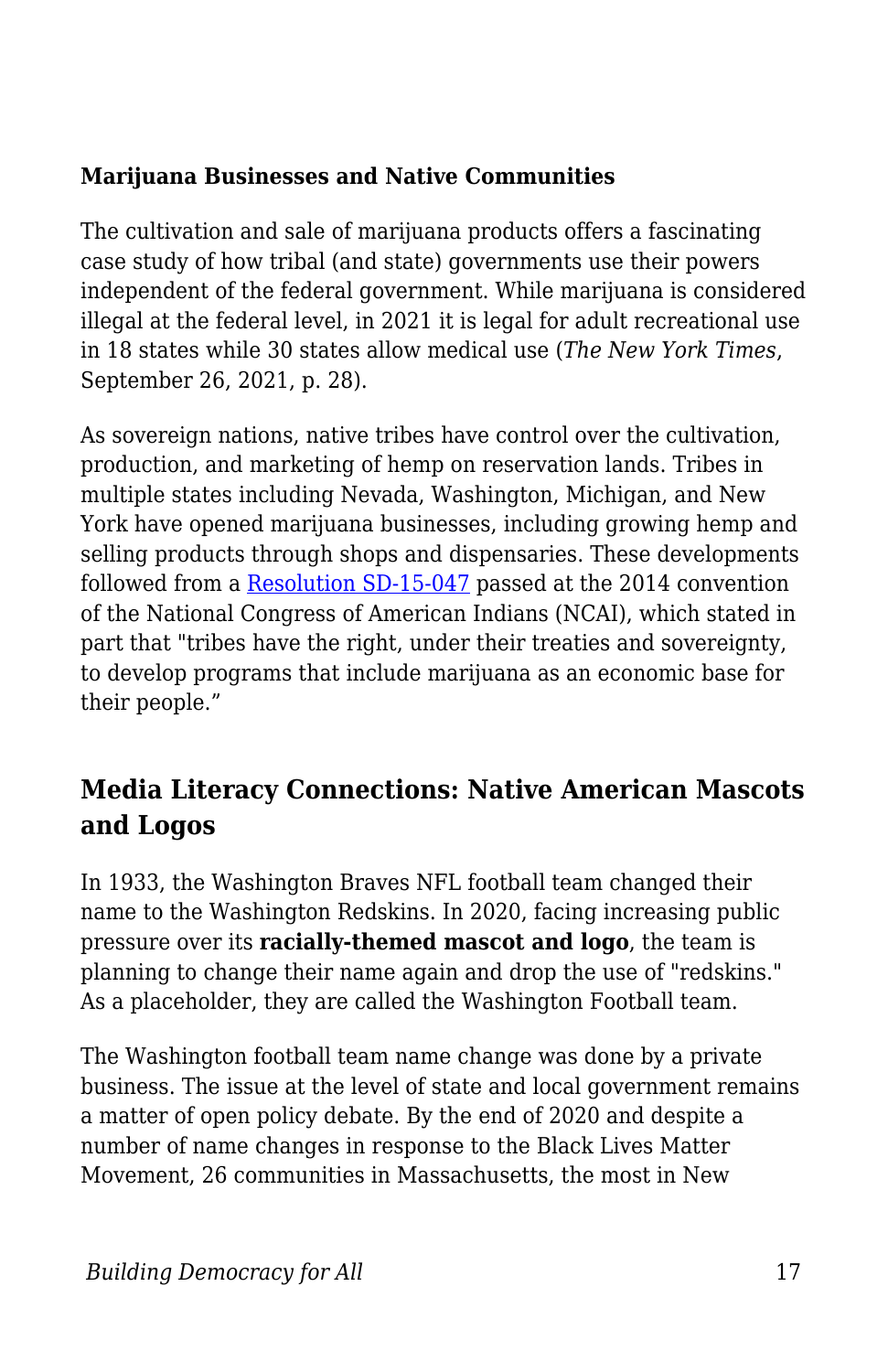England, still have a Native American mascot at their school.

A **[bill to prohibit the use of Native American Mascots in public](https://malegislature.gov/Bills/191/SD937) [schools](https://malegislature.gov/Bills/191/SD937)** has been introduced in the Massachusetts legislature. Multiple states have laws or resolutions prohibiting or limiting Native American mascots in public schools: Maine, Oregon, California, Wisconsin, Minnesota, Washington, New York, New Hampshire, and Michigan [\(MA Indigenous Legislative Agenda](http://maindigenousagenda.org/native-mascots/)).

What steps do you think state and local governments might take to combat racial/cultural stereotypes and promote fully inclusive histories of indigenous peoples?

**[Activity: Analyze Native American Mascots and Logos](https://edtechbooks.org/mediaandciviclearning/native_mascots)**



[Watch on YouTube https://edtechbooks.org/-zQC](https://www.youtube.com/embed/zS5SwKFwbU8?autoplay=1&rel=0&showinfo=0&modestbranding=1)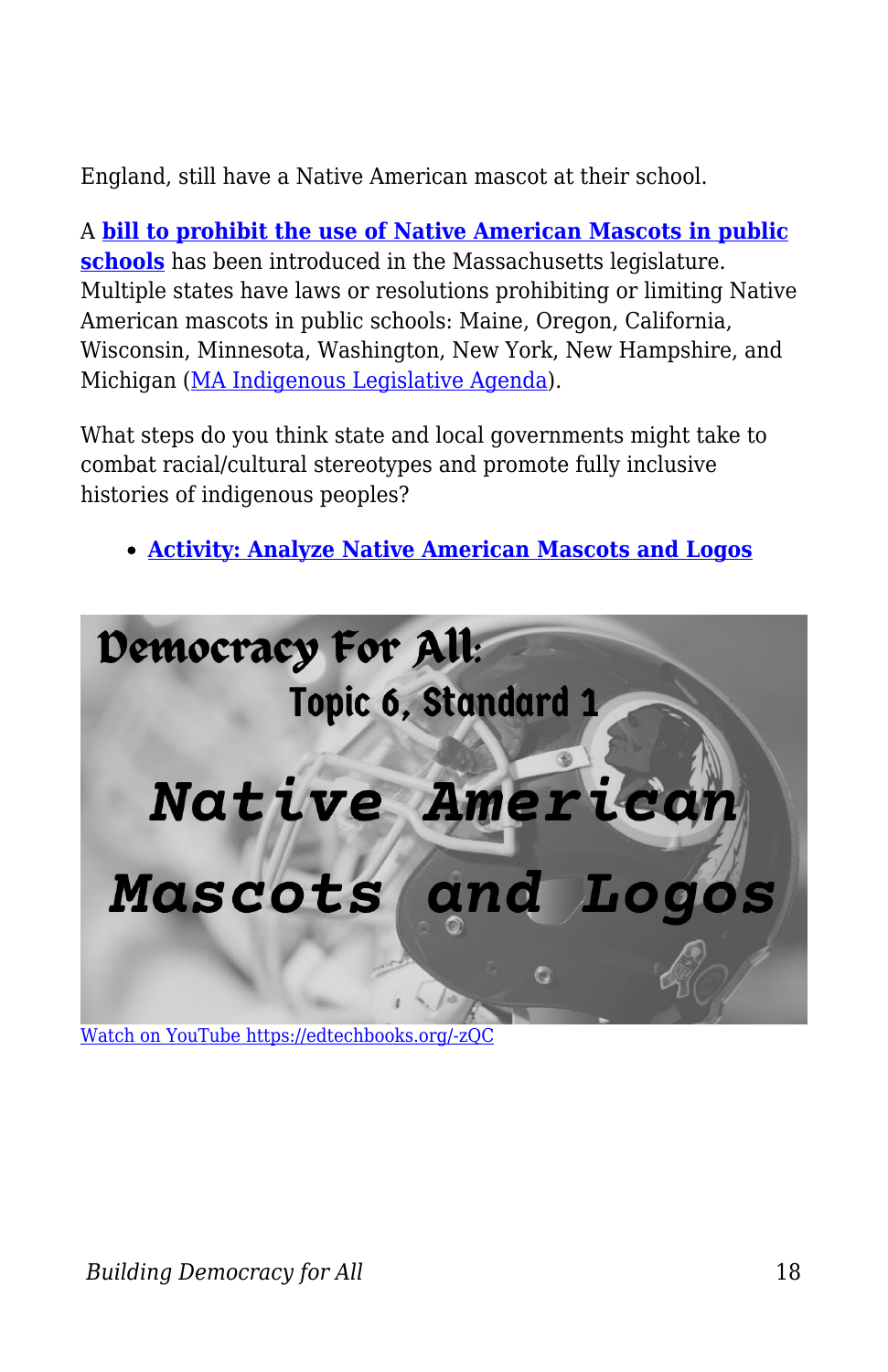## **Suggested Learning Activity**

### **Analyze First American History in Your Community**

- Explore how Indigenous people in your area are represented online.
	- Where did the names of local towns, rivers, and other landmarks come from?
	- How does the local news represent Indigenous people?
	- Are there monuments or memorials to Native Americans in the community? What messages do these artifacts convey about history?
- $\circ$  Develop a proposal to submit to your local or state government to combat stereotypes and/or promote more inclusive histories. You could propose a design for a First American monument, rename a road or a building, expand a school curriculum, or something else.

### **Research Native American Tribal Governments in New England**

- $\circ$  Tribes have developed their own tribal constitutions, expressing the rights, values, and laws of tribal members:
	- **[Mashpee Wampanoag Tribe Constitution](https://mashpeewampanoagtribe-nsn.gov/law-and-policies)** (Massachusetts)
	- [Constitution of the Sipayik Members of the](https://narf.org/nill/constitutions/passamaquoddy/index.html) [Passamaquoddy Tribe](https://narf.org/nill/constitutions/passamaquoddy/index.html) (Maine)
	- [Penobscot Tribal Code](https://www.narf.org/nill/codes/penobscot/index.html) (Maine)
	- Mashantucket Pequot and Mohegan Tribe Constitutions (Connecticut)
	- [The Constitution of the Iroquois Nations](https://www.narf.org/nill/codes/penobscot/index.html)
		- ([State by State Native American Tribal](http://www.tribal-institute.org/lists/constitutions.htm) [Constitutions\)](http://www.tribal-institute.org/lists/constitutions.htm)
- $\circ$  In groups, select a Native American tribe in New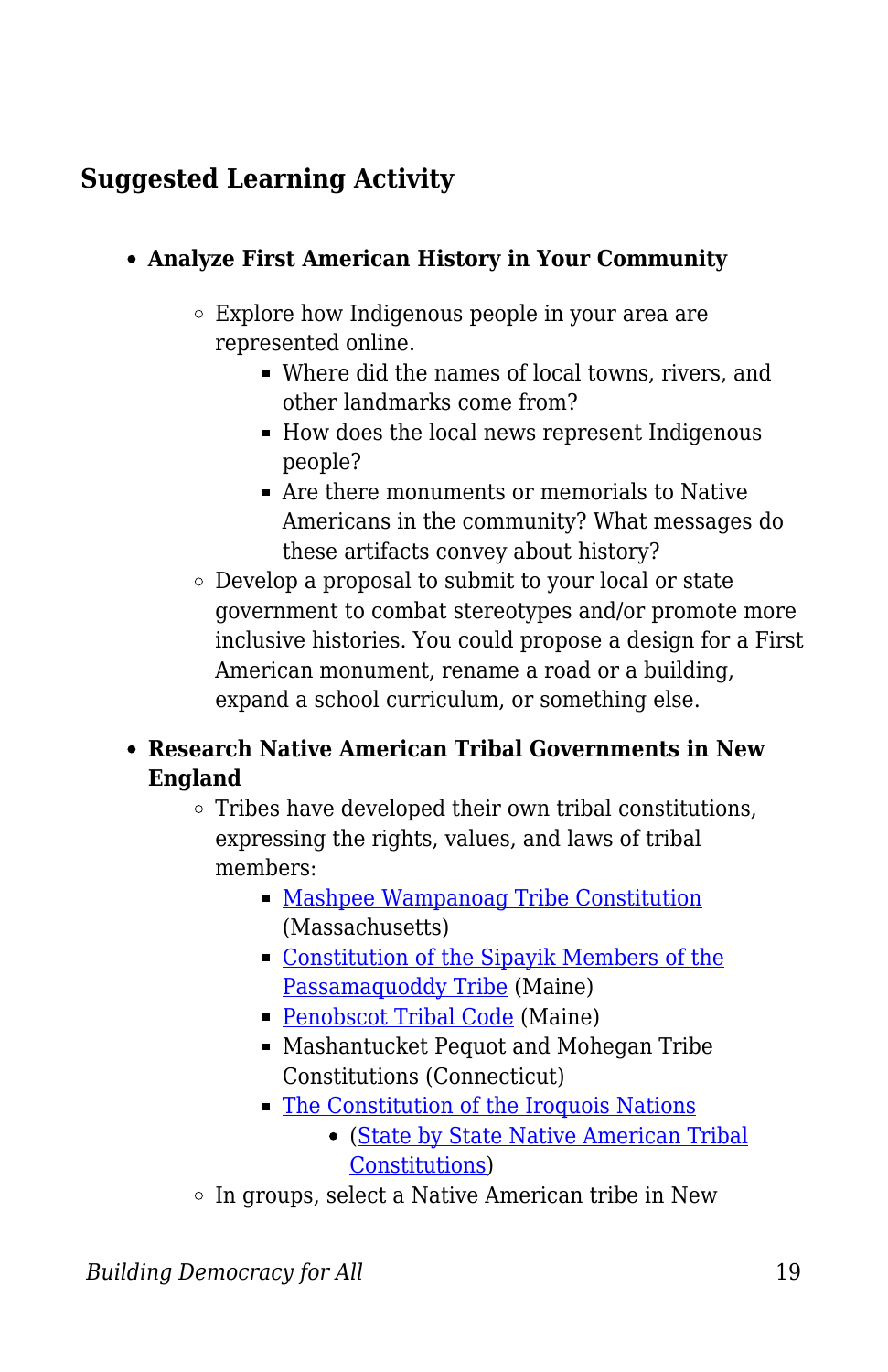England and collaboratively create a multimodal presentation on Google Slides about the tribe's constitution.

- **Sketchnote or Create a Digital Poster about a Dramatic Event in Native American History** from one of the following pages on the *resourcesforhistoryteachers wiki*:
	- [Cahokia and Etzanoa, Pre-Contact Native American](http://resourcesforhistoryteachers.pbworks.com/w/page/123879546/Cahokia%20and%20Etzanoa%2C%20Pre-Contact%20Native%20American%20Cities) **[Cities](http://resourcesforhistoryteachers.pbworks.com/w/page/123879546/Cahokia%20and%20Etzanoa%2C%20Pre-Contact%20Native%20American%20Cities)**
	- [The Pueblo Revolt of 1680](http://resourcesforhistoryteachers.pbworks.com/w/page/123901800/The%20Pueblo%20Revolt%20of%201680)
	- [English Settlers and Native Peoples](http://resourcesforhistoryteachers.pbworks.com/w/page/124016760/English%20Settlers%20and%20Native%20Peoples)
	- [The Trail of Tears](http://resourcesforhistoryteachers.pbworks.com/w/page/123902535/The%20Trail%20of%20Tears)
	- [Westward Expansion and Native Americans](http://resourcesforhistoryteachers.pbworks.com/w/page/125353106/Westward%20Expansion%20and%20Native%20Americans)
	- [Mount Rushmore and Native Americans](http://resourcesforhistoryteachers.pbworks.com/w/page/130493715/Mount%20Rushmore%20and%20Native%20Americans)
	- o [Native American Rights Movement](http://resourcesforhistoryteachers.pbworks.com/w/page/128203098/Native%20American%20Rights%20Movement)

## **Online Resources for Native American History**

- Learn more about the status of Indian tribes in the country today from [Frequently Asked Questions](https://www.bia.gov/frequently-asked-questions) from the Bureau of Indian Affairs.
- Book: [The Indian World of George Washington: The First](https://www.amazon.com/Indian-World-George-Washington-President/dp/0190652160/ref=sr_1_1?crid=3LGJTZRNTTJCY&keywords=the+indian+world+of+george+washington+by+colin+g.+calloway&qid=1555693567&s=books&sprefix=the+Indian+world+of%2Caps%2C126&sr=1-1) [President, The First Americans, and The Birth of the Nation.](https://www.amazon.com/Indian-World-George-Washington-President/dp/0190652160/ref=sr_1_1?crid=3LGJTZRNTTJCY&keywords=the+indian+world+of+george+washington+by+colin+g.+calloway&qid=1555693567&s=books&sprefix=the+Indian+world+of%2Caps%2C126&sr=1-1) Colin G. Calloway (Oxford University Press, 2018)

## **3. ENGAGE: Should More States Adopt Part-time Citizen Legislatures?**

A **Citizen Legislature** is a government organization whose members are not full-time politicians. Members of citizen legislatures work on a part-time basis in addition to full-time jobs in other fields and professions.

Large states like Massachusetts, California, New York, Illinois and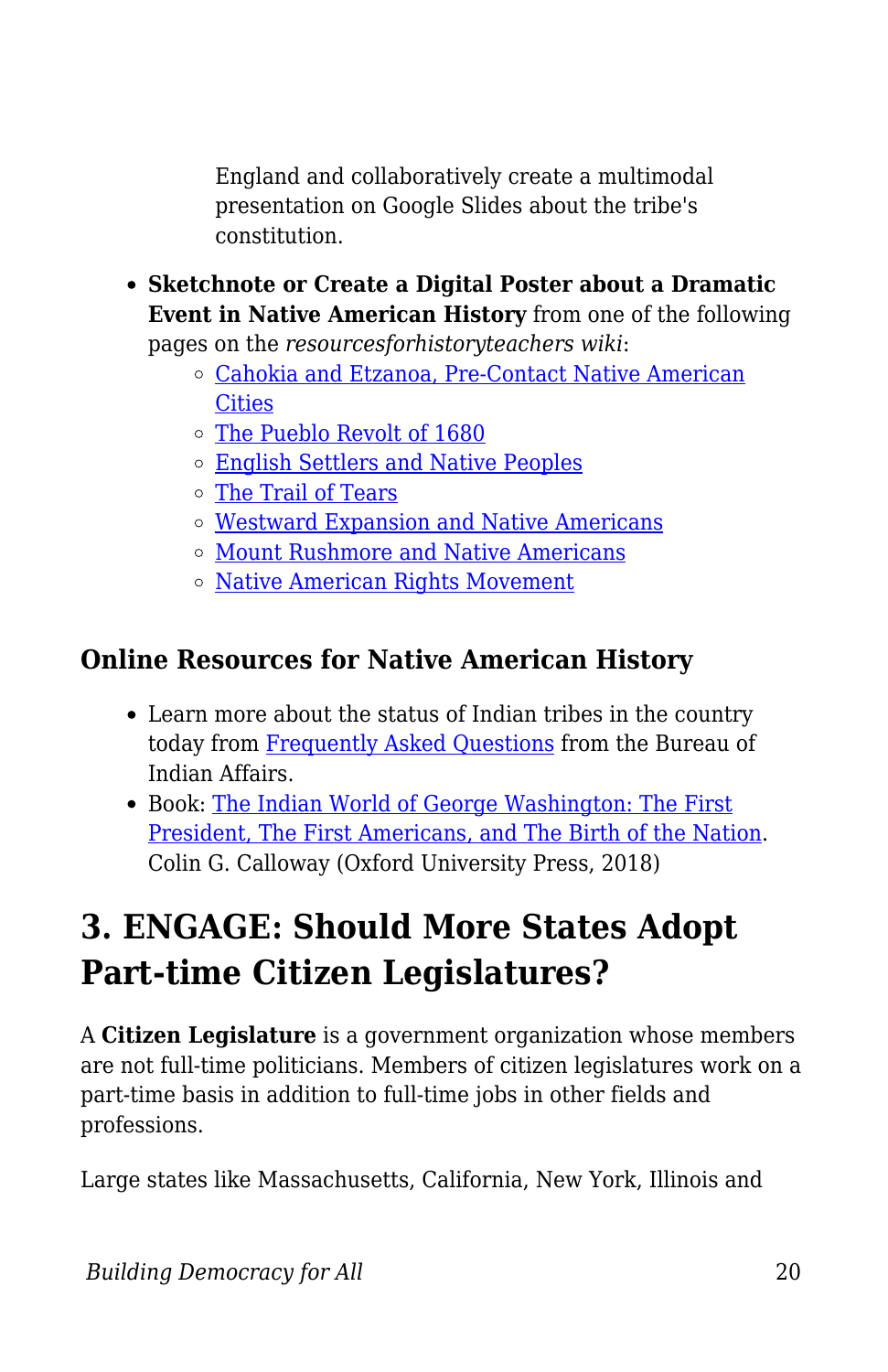Florida have legislatures consisting of members whose full-time job it is to debate and enact state laws and policies. By contrast, Vermont, Maine, New Hampshire, Rhode Island and some states in the western part of the country have part-time legislatures that meet less often and have part-time lawmakers.



[State House, Montpelier Vermont,](https://commons.wikimedia.org/wiki/File:Montpelier_vermont_state_house_20.jpg#/media/File:Montpelier_vermont_state_house_20.jpg) by Jared C. Benedict, Licensed by [CC BY-SA 3.0](http://creativecommons.org/licenses/by-sa/3.0/)

The [National Conference of State Legislatures](https://www.ncsl.org/research/about-state-legislatures/full-and-part-time-legislatures.aspx) organizes the 50 state legislative bodies into five major categories, ranging from full to parttime:

- Green (full-time, well-paid, large staff; average compensation \$82,358)
- Green Lite
- Gray (hybrid; average compensation \$41,100)
- Gold Lite
- Gold (part-time, low pay, small staff; average compensation \$18,449)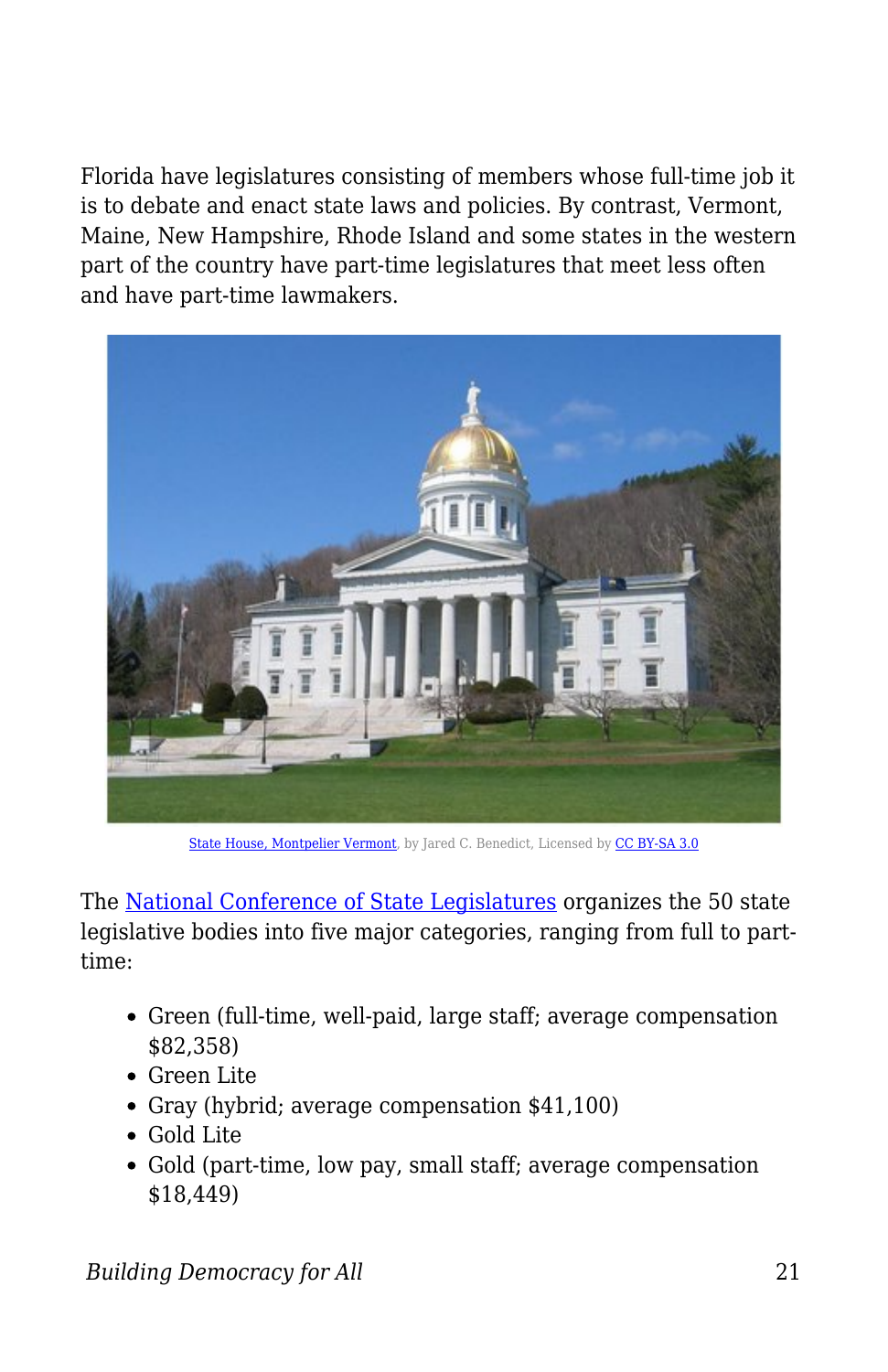Base salaries range from \$107,241 in California (full-time legislature) to \$200 for a 2-year term in New Hampshire (part-time legislature) (see [2018 Legislator Compensation Information\)](http://www.ncsl.org/research/about-state-legislatures/legislator-compensation-2018.aspx).

The idea of part-time citizen legislatures has supporters and critics. Supporters believe that part-timers are more likely to remain closely connected to the communities that elect them, making government more responsive to the will of the people. Critics maintain that the responsibilities of state government are so large that full-time legislators are needed to understand the issues and develop workable solutions to pressing problems.

## **Suggested Learning Activities**

- **Listen & Discuss** 
	- Listen to the Podcast [Debating the Pros and Cons of a](https://archive.vpr.org/vermont-edition/debating-the-pros-and-cons-of-a-citizen-legislature/) [Citizen Legislature](https://archive.vpr.org/vermont-edition/debating-the-pros-and-cons-of-a-citizen-legislature/) from Vermont Public Radio.
	- Discuss:
		- What are the advantages and drawbacks of citizen legislatures?
		- Who is more likely to respond to a single citizen or a small group about ideas for change in their community or state - a part-time or full-time legislator?

### **Civic Action/Community Engagement Project**

- $\circ$  Contact your state representative about an issue [\(Who's](https://openstates.org/find_your_legislator/) [my Representative\)](https://openstates.org/find_your_legislator/)
	- Write: Use the National Education Association's guide to [Writing to Your Legislators](http://www.nea.org/home/19657.htm)
	- Tweet/Post: See if your legislator is on social media. Write a tweet, post on their social media page, or create a short video about a community issue, upload it to social media, and tag your legislator.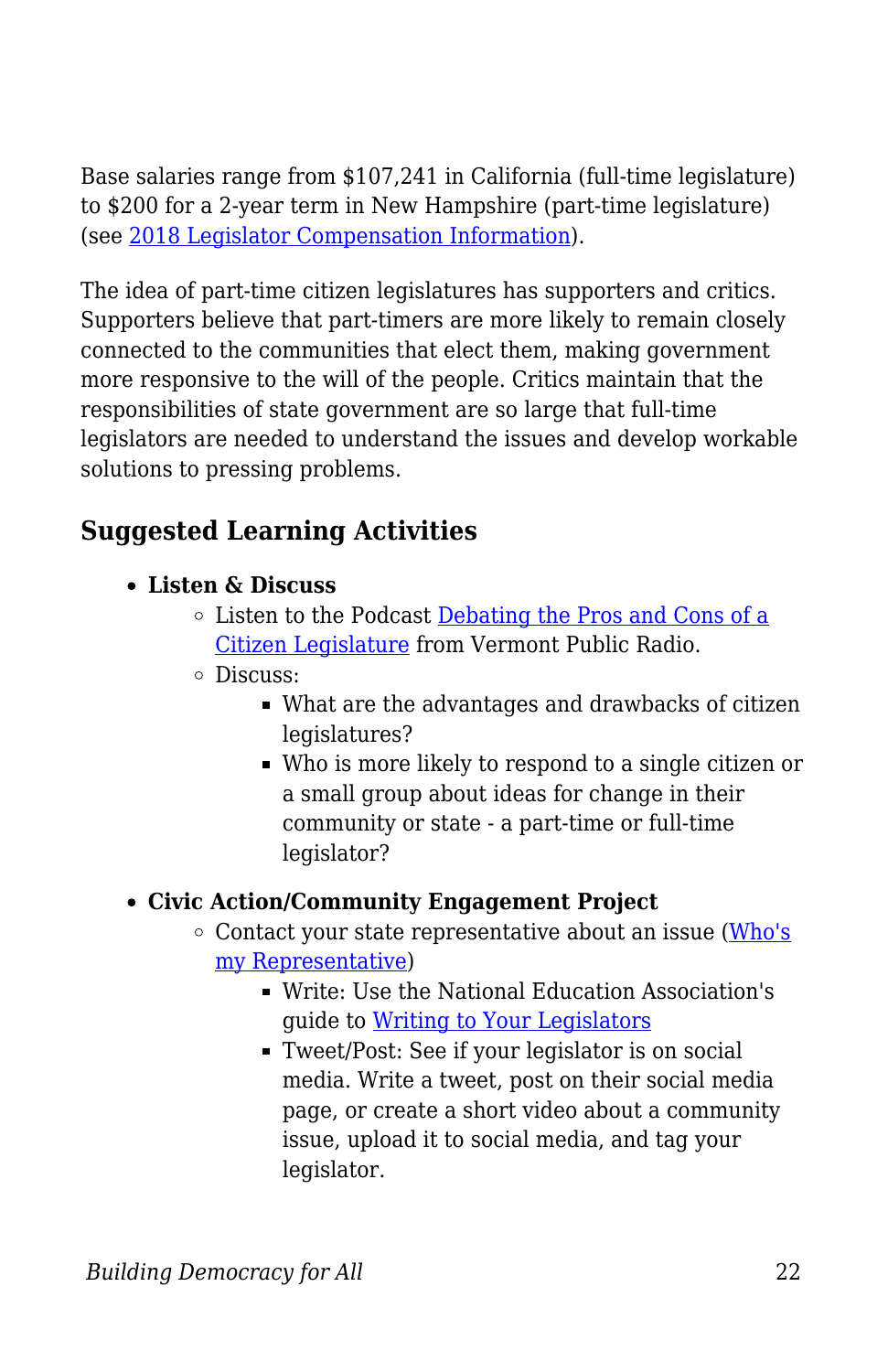### **Online Resources for Citizen Legislatures**

- Read [Vermont's Legislative Process](http://www.leg.state.vt.us/HouseClerk/Vermont%20Legislative%20Process.htm) to learn about the workings of the Vermont legislature.
- For more, see [Under the Golden Dome: The Stories Behind](http://www.vermontfolklifecenter.org/multimedia/radio/golden-dome/programs/prog10.htm) [Vermont's Citizen Legislature: Program 10](http://www.vermontfolklifecenter.org/multimedia/radio/golden-dome/programs/prog10.htm).
- [Some Vermonters Can't Afford to Serve in the Citizen](http://www.7dvt.com/2013some-vermonters-cant-afford-serve-citizen-legislature) [Legislature.](http://www.7dvt.com/2013some-vermonters-cant-afford-serve-citizen-legislature)
- [State Legislature Session Length](http://www.uvm.edu/~vlrs/PoliticalProcess/legislativesessionlength.pdf) from the University of Vermont compares Vermont's citizen legislature to Maryland's professional one.

## **Standard 6.1 Conclusion**

The United States has a federal system of government (known as federalism). **INVESTIGATE** examined how powers are divided between state and national government. **ENGAGE** asked whether part-time citizen legislatures can more effectively represent people than full-time legislative bodies. **UNCOVER** explored the roles and functions of Native American tribal governments.